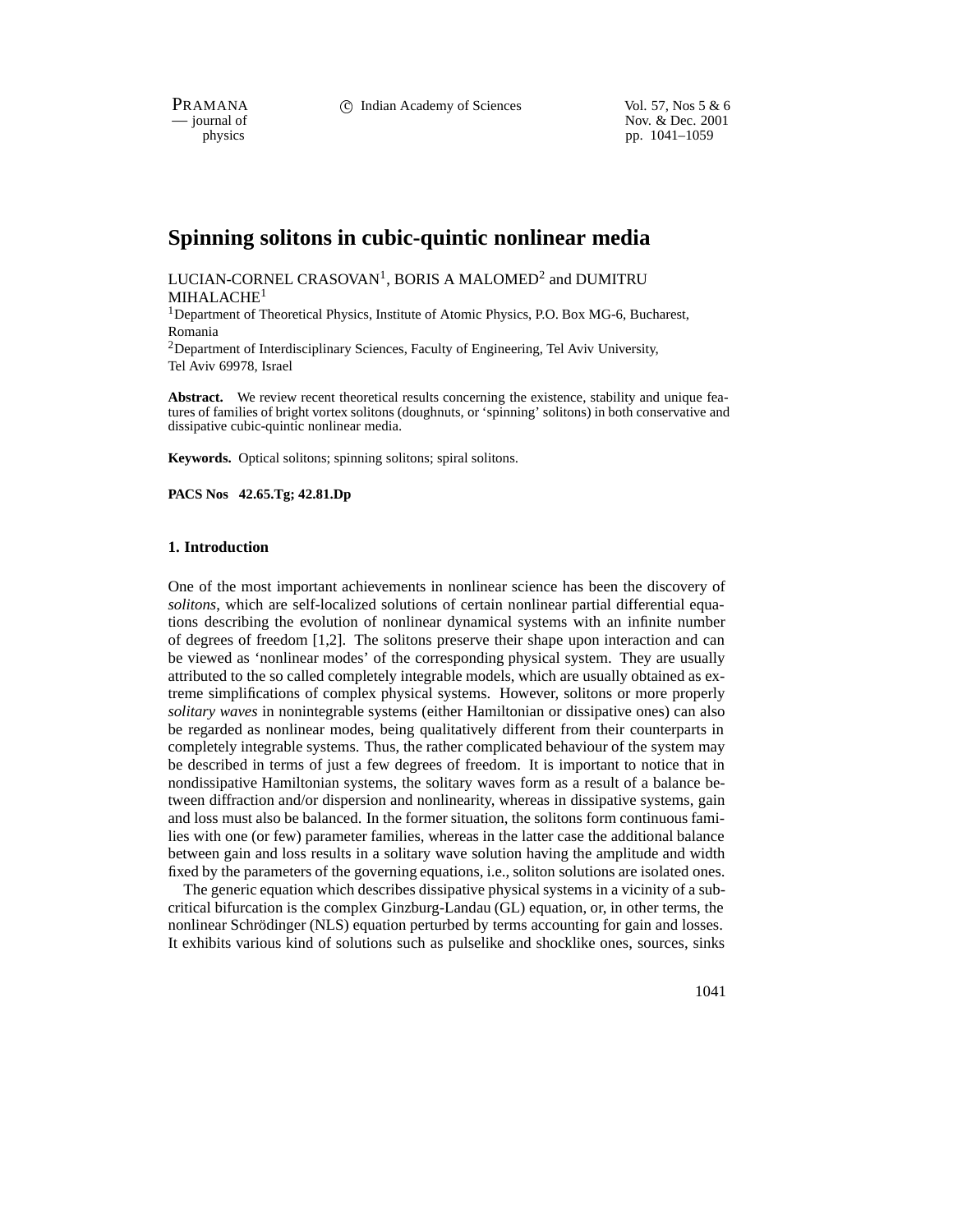and pulsating (periodic and quasiperiodic) solutions. The GL equation and its different modifications describe various effects in laser physics [3], fluid dynamics [4] and nonlinear optics [5]. The cubic GL equation has been analyzed mainly in the context of plasma physics [6], and its solitary wave solutions are known to be unstable.

Later, the cubic-quintic (CQ) GL equation was put forward, as it admits stable pulselike solutions  $[7-12]$ . An interesting generalization of the stable pulselike solution of the CQ GL equation in the two-dimensional (2D) case is the possibility of formation of *spinning* solitons having the shape of a ring vortex (i.e., with a hole in the middle). We will see that, in contrast to a recently found azimuthal instability of spinning doughnut-shaped solitons in the CQ NLS equation, their GL counterparts may be *completely stable*.

On the other hand, a problem of fundamental interest is the possibility of the formation of fully three-dimensional (3D) optical spatiotemporal solitons, also referred to as *light bullets* (LBs). These are non-diffracting and non-dispersing spatially focused short pulses propagating in a bulk medium. LBs have been attracting a growing interest in the last decade, as they are expected to be new fundamental physical objects with a potential for using them in all-optical processing of information. It is well known that stable optical spatiotemporal solitons [13–15] may exist in non-Kerr multidimensional nonlinear optical media. Indeed, while LBs cannot be stable in the Kerr  $(\chi^{(3)})$  medium with the simple cubic nonlinearity because of the wave collapse [16], stability can be achieved in media with saturable [17,18], quadratic  $(\chi^{(2)})$  [19–21], or CQ [22,23] nonlinearity. A fully localized LB in three dimensions (3D) has not yet been observed, but successful experiments with quasi-two-dimensional (quasi-2D) spatiotemporal solitons in  $\chi^{(2)}$  bulk materials, such as  $LiIO<sub>3</sub>$  and  $Ba<sub>2</sub>BO<sub>4</sub>$ , have been recently reported [24].

In this context, a natural generalization is a spinning LB in the form of a ring vortex or 'doughnut'. In this case, the stability is the issue, as, unlike their  $s = 0$  counterparts (*s* is the spin), the spinning bullets are prone to be unstable against azimuthal perturbations. In 2D models with  $\chi^{(2)}$  and saturable nonlinearities, numerical simulations have revealed a strong azimuthal instability [25], which was later observed experimentally in a  $\chi^{(2)}$  medium [26]. As a result of this instability, an initial LB with  $s = 1$  splits into three (in the  $\chi^{(2)}$  medium) or two (in the saturable one) fragments, each being a moving  $s = 0$  LB, so that the original 'spin momentum', which must be conserved, is transformed into the orbital momentum of the fragments.

The first accurate study of the spinning LBs in the 3D  $\chi$ <sup>(2)</sup> medium was performed recently [27], demonstrating a similar instability against azimuthal perturbations. Therefore, a challenging problem is to find a physically meaningful model in which spinning LBs would be stable or, at least, whose instability would be weak enough to admit their experimental observation. In this relation, it may be relevant to compare the situation with that for *optical vortices*, i.e., *dark* spinning solitons supported by a finite background. It is well known that, in  $\chi^{(2)}$  media, the background is always modulationally unstable [28], hence the optical vortex cannot be stable either. Nevertheless, it was recently possible to experimentally observe this object in a setup designed so that the instability did not have enough room to develop and destroy the vortex [29].

A model which has a chance to feature (quasi) stable spinning LBs is that with the CQ nonlinearity, which postulates a nonlinear correction to the medium's refractive index in the form  $\delta n = n_2 I - n_4 I^2$ , *I* being the light intensity. Obviously, this correction can be formally obtained from the expansion of the saturable nonlinearity, with  $\delta n = n_2 I \left[1 + \left(n_4/n_2\right)I\right]^{-1}$ . However, an important difference is that, while the saturable nonlinearity is always self-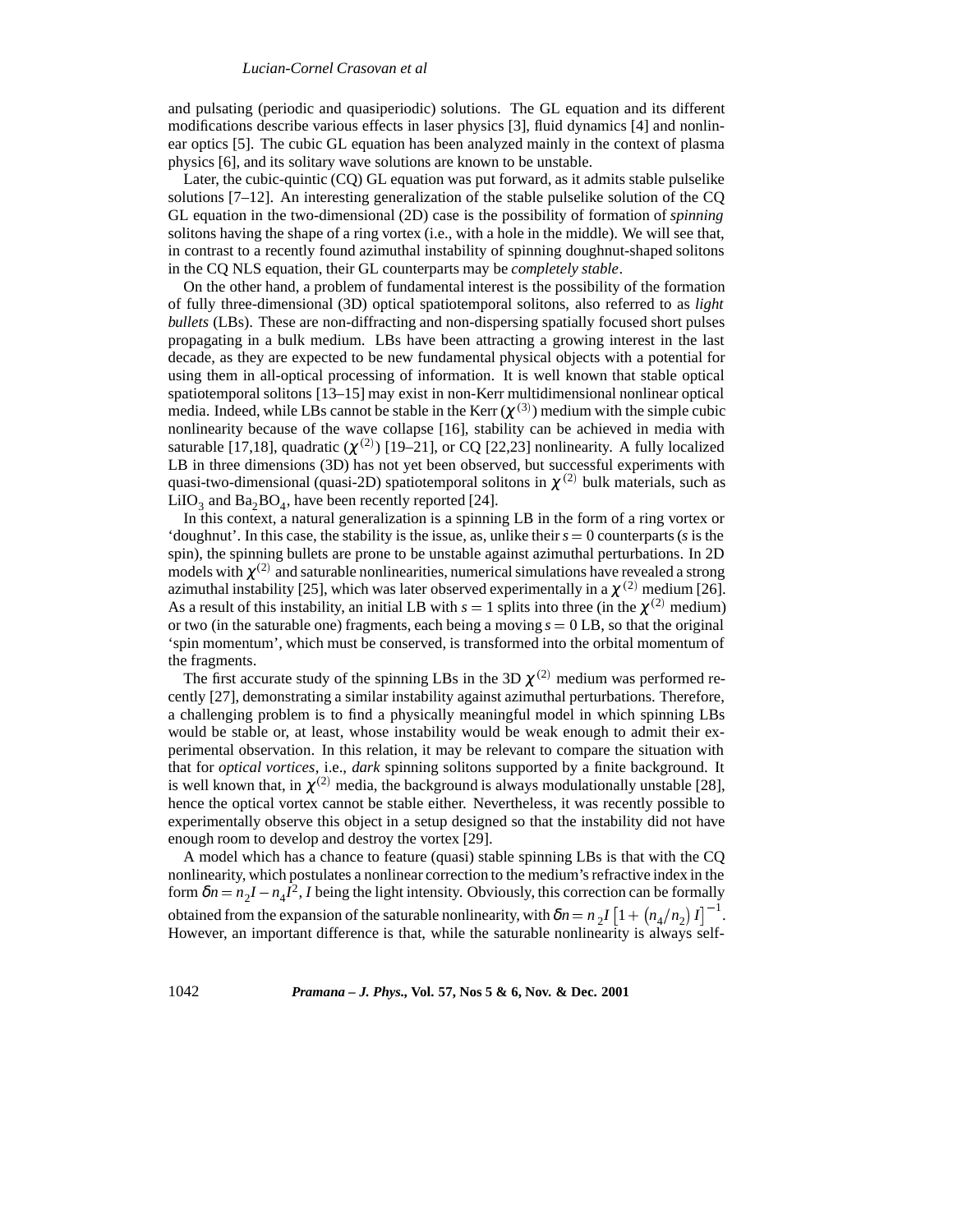focusing, having  $d(\delta n)/dI > 0$ , the CQ nonlinearity changes its character from focusing into defocusing at a critical intensity  $I_{cr} = n_2 / (2n_4)$ . An experimental measurement of the nonlinear dielectric response in the so-called PTS optical crystal suggests that just the CQ nonlinearity (rather than the saturable one) may adequately model this medium [30].

Direct numerical simulations of the dynamics of 2D solitons with  $s = 1$  in the CQ model were first reported in ref. [31] (the stability of 2D solitons with  $s = 0$  in the same model was checked by means of direct simulations essentially later [22]). In ref. [31] it has been concluded that the spinning 2D LB is fairly robust, provided that its energy was not too small. It was shown to be robust not only against small perturbations, but also against collisions, which were found to be nearly elastic. Three-dimensional LBs in the CQ model were recently considered by means of the variational approximation in ref. [23], and their full numerical simulations have then demonstrated that the spinning solitons, unlike their *s* <sup>=</sup> 0 counterparts, are *unstable* [32]. However, a difference from the earlier discovered spinning-LB's instability in the  $\chi^{(2)}$  model [27] is that, in the CQ one, the azimuthal instability may be (depending on values of the parameters) much*weaker*, giving a chance to observe spinning LBs in the experiment.

Thus, there appears a natural question, why are the spinning 2D solitons stable in the CQ model (at least for large soliton energies), as it was stated in ref. [31], while in the 3D version of the same model they are definitely unstable [32], although the instability may sometimes be fairly weak? A more accurate direct numerical analysis of the spinning-LB's stability in the CQ model in 2D has been performed recently [33]. It has been found that the spinning LBs turn out to be *always unstable* against azimuthal perturbations (independently, a similar conclusion was made by Neshev [34]). Nevertheless, similar to what was found in 3D, the instability may be growing, depending on the LB's energy, much slower than in the 2D  $\chi^{(2)}$  model, and in some cases it is found to be so slow that the spinning soliton becomes virtually stable, from the viewpoint of a possible experiment in a finite-size sample. In particular, this argument may explain an observation of an effectively stable spatial vortex soliton in a non-Kerr 3D optical medium reported in a recent experimental work [35].

In the next section we discuss the properties of both 2D and 3D spinning solitons in conservative cubic-quintic nonlinear media. In  $\S 3$  we present the unique features of 2D spinning solitons in dissipative cubic-quintic media in comparison with those that exist in the corresponding conservative systems. The conclusions are briefly summarized in the final section.

#### **2. Spinning solitons in dissipativeless cubic-quintic media**

### A. *Two-dimensional case*

We consider propagation of the electromagnetic field envelope *A* ( $I = |A|^2$ ) in a CQ isotropic dispersive medium either in a 2D (planar) waveguide, or in a bulk medium in which the field does not depend on one of the transverse coordinates, the latter case corresponding to conditions of the real experiment [24]. An equation governing the evolution of the field is a modified NLS equation,

$$
2i\kappa_0 A_z + A_{xx} + \kappa_0 DA_{\tau\tau} + 2\kappa_0^2 (n_2/n_0)|A|^2 A - 2\kappa_0^2 (n_4/n_0)|A|^4 A = 0,\tag{1}
$$

*Pramana – J. Phys.,* **Vol. 57, Nos 5 & 6, Nov. & Dec. 2001** 1043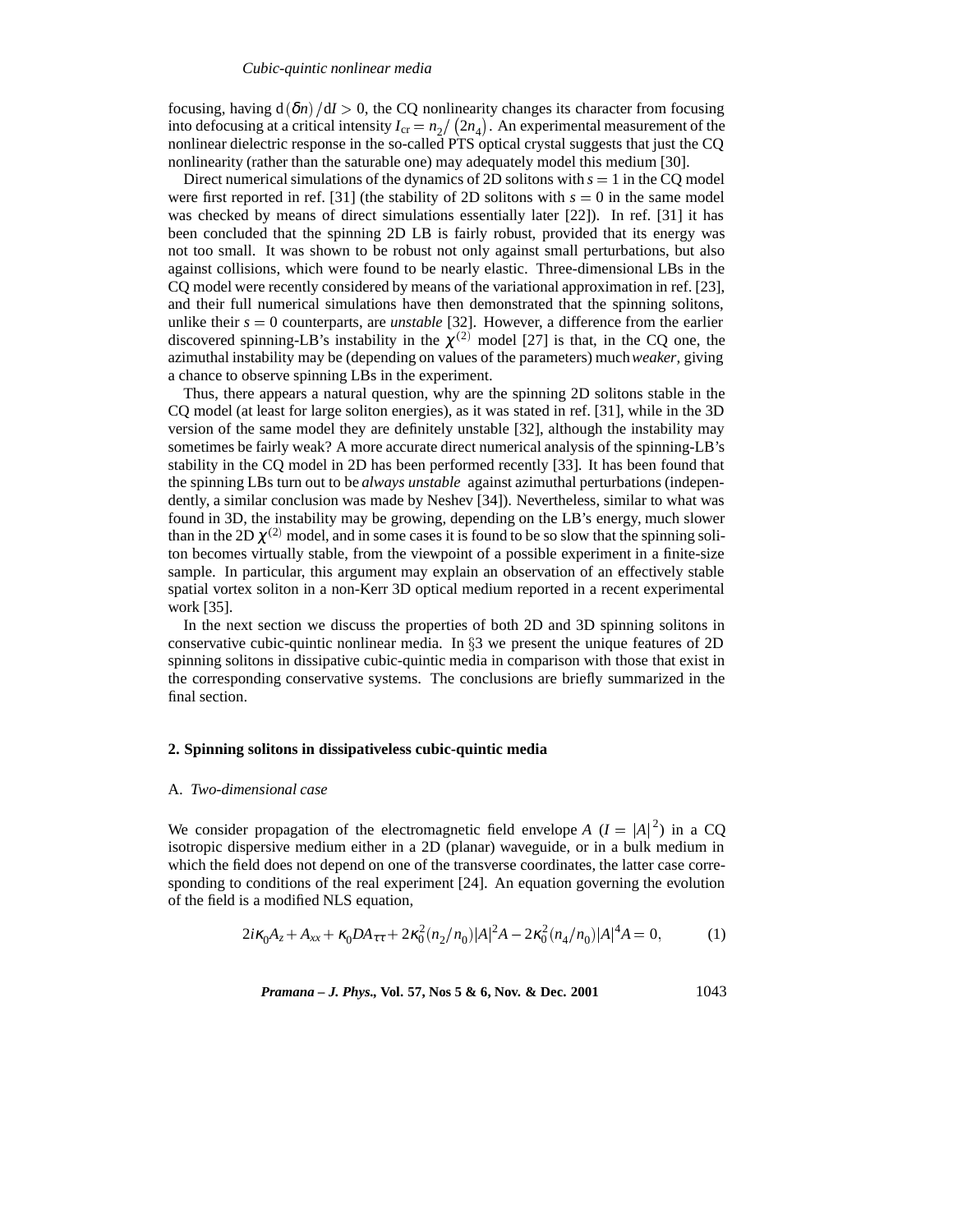where  $\kappa_0(\omega)$  is the carrier's wave number, which is a function of its frequency  $\omega$ ,  $D = -\kappa_0'' > 0$  is the temporal dispersion coefficient which is assumed *anomalous* (solitons cannot exist if the dispersion is normal, with  $D < 0$ , x and z are the transverse and propagation coordinates, and  $\tau \equiv t - \kappa_0^{\prime} z$  is the so-called reduced time. Rescaling the variables as  $u \equiv A \sqrt{n_4/n_2}$ ,  $T \equiv \tau \cdot n_2 \sqrt{2\kappa_0/Dn_0n_4}$ ,  $Z \equiv z \cdot \kappa_0 n_2^2/n_0n_4$ , and  $X \equiv x \cdot \kappa_0 n_2 \sqrt{2/n_0n_4}$ , we transform eq. (1) into a normalized form,

$$
iu_Z + u_{XX} + u_{TT} + |u|^2 u - |u|^4 u = 0.
$$
 (2)

One arrives at exactly the same equation, considering *spatial evolution*, along the *z* axis, of a stationary field in the bulk medium [31]. In this case, the temporal variable  $X$  is replaced by the second transverse coordinate *Y*. However, the physical interpretation of the solitons is quite different in this case: they should be realized not as 2D or quasi-2D spatiotemporal solitons, but rather as cylindrical beams in the 3D space, which are usually refered to as  $(2+1)D$  spatial solitons.

First, we look for stationary solutions to eq. (2) of the form  $u = U(r) \exp(i s \theta) \exp(i \kappa Z)$ , where *r* and  $\theta$  are polar coordinates in the  $(X, T)$  plane,  $\kappa$  is a wave number shift (relative to the carrier wave), which is also frequently called a propagation constant, and the integer *s* is the above-mentioned spin. The amplitude  $U$  can be taken real, and it obeys an equation

$$
U'' + r^{-1}U' - s^2r^{-2}U - \kappa U + U^3 - U^5 = 0.
$$
\n(3)

The wave number  $\kappa$  parametrizes a family of stationary solutions. In the 2D and 3D cases (the latter one pertains to 3D spinning LBs, and differs by an extra factor 2 in front of the second term in eq. (3)), the existence regions for LBs are [31,23]:  $0 < \kappa < \kappa_{\text{offset}}^{(2D)} \approx 0.18$ ;  $0 < \kappa < \kappa_{\text{offset}}^{(3D)} \approx 0.15$ , and in both cases they practically do not depend on the spin [23]. Note that a soliton solution to the 1D version of eq. (2) is known in an exact elementary form, the corresponding exact offset wave number being  $3/16 = 0.1875$ , so that the above values are quite close to it (see ref. [23] and references therein).

The energy ('number of photons') of LB is

$$
E_{2D} = \int_{-\infty}^{\infty} \int_{-\infty}^{\infty} |u(X,T)|^2 dX dT,
$$
\n(4)

which is a conserved quantity (a dynamical invariant of eq. (2)). The other obvious dynamical invariants in the 2D case are the Hamiltonian (which is not called 'energy' in this context),

$$
H_{2D} = \int_{-\infty}^{\infty} \int_{-\infty}^{\infty} \left[ |u_X|^2 + |u_T|^2 - (1/2)|u|^4 + (1/3)|u|^6 \right] dX dT,
$$
 (5)

momentum (equal to zero for the solution considered), and the *z*-component of the angular momentum,

$$
L_{2D} = \int_{-\infty}^{\infty} \int_{-\infty}^{\infty} (\partial \phi / \partial \theta) |u|^2 dX dT,
$$
\n(6)

 $\phi$  being the phase of the complex field *u*. Using eq. (3), one can readily find that  $L_{2D}$  =  $sE_{2D}$ , and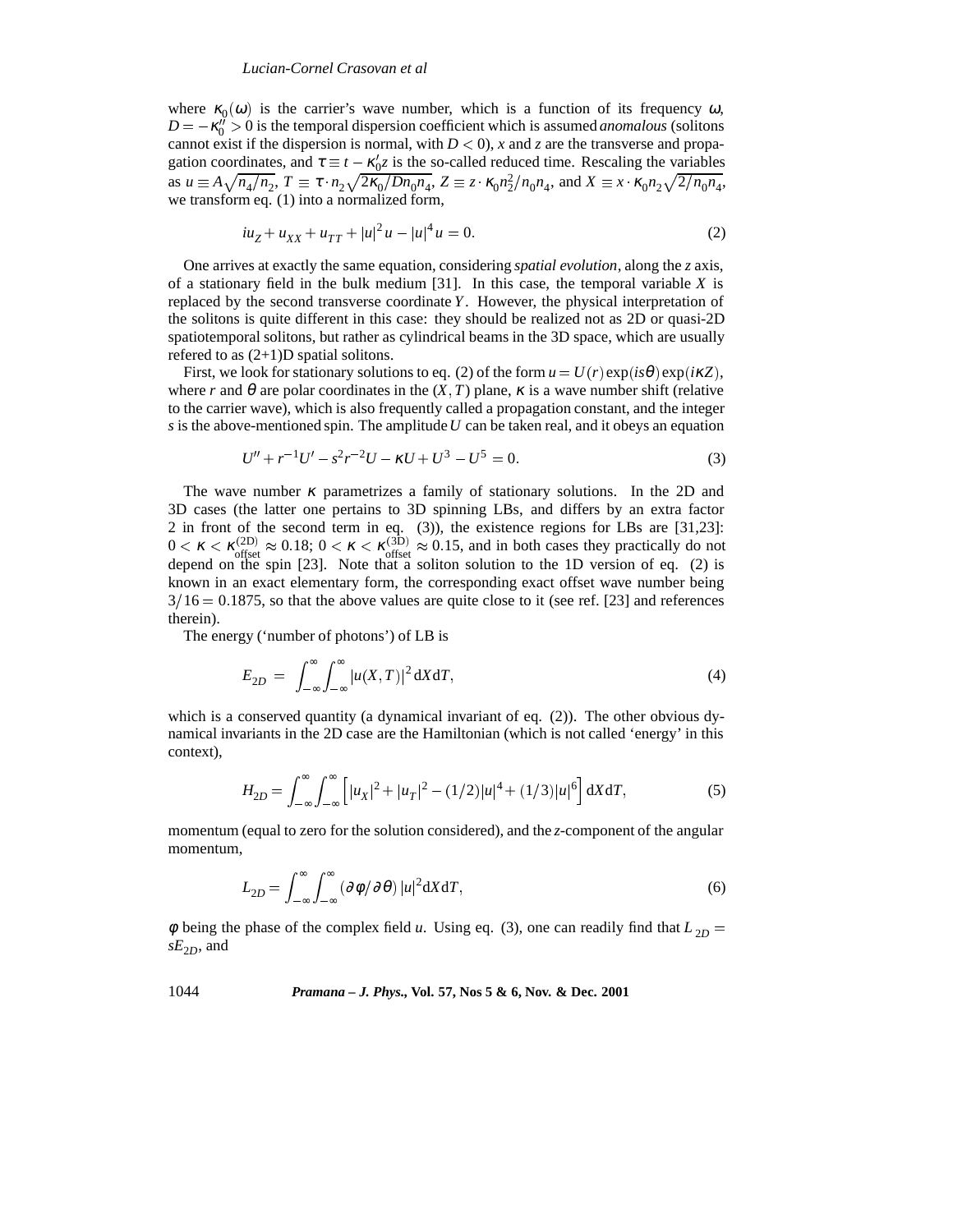$$
H_{2D} = -(2\pi/3) \int_0^\infty rU^6(r)dr.
$$
 (7)

We have numerically found one-parameter families of the 2D spinning-LB solutions which have the form of a ring vortex with a hole in the center [33]. In accordance with results predicted by means of the semi-analytical variational approximation developed in ref. [31] (see also ref. [23]), the solutions exist provided that their energy exceeds a certain threshold value. As a test for the accuracy of numerical computations, we used an exact relation which can be obtained directly from eq. (3):

$$
\kappa E_{2D} = \pi \int_0^\infty r U^4(r) dr - (2\pi/3) \int_0^\infty r U^6(r) dr.
$$
 (8)

To quantify the LB solutions, in figure 1 we show the nonlinear wave number  $\kappa$  and the Hamiltonian  $H_{2D}$  for the  $s = 0$ ,  $s = 1$ , and  $s = 2$  solitons vs. their energy  $E_{2D}$ . In the figure, continuous and dashed lines correspond to branches that prove to be stable and unstable in further simlations. Note that  $\kappa$  monotonously increases with  $E_{2D}$ , showing saturation to the above-mentioned limiting value  $\kappa$ <sup>(2D)</sup>, at large values of  $E_{2D}$ . This dependence was regarded in ref. [31] as an extra evidence in favor of stability of spinning LB for large energies. We also see that the threshold energy for the LB formation dramatically increases with *s*.

By means of direct simulations of eq. (2), we have found that the spinning LBs are *always* unstable against azimuthal perturbations. Eventually, the instability leads to breakup of the ring vortex into several  $s = 0$  solitons that fly out in tangential directions. An example for *s* <sup>=</sup> 1 is displayed in figure 2. We have found that the splitting process is *slowed down* with the increase of  $\kappa$  or, accordingly, with the increase of the soliton's energy, which complies with the apparent stability of the high-energy  $s = 1$  solitons in the 2D CQ model reported in ref. [31].

Thus, spinning LBs with a large energy, having the outer radius much larger than the size of the inner bubble, may turn out to be effectively stable in experiments with finitesize samples. A necessary condition for this is that LB survives over a distance which is several times larger than the soliton period,  $Z_0 \equiv \pi/2\kappa$  (this is a characteristic propagation



**Figure 1.** (a) The propagation constant  $\kappa$  and (b) Hamiltonian  $H_{2D}$  of the twodimensional nonspinning and spinning light bullets vs the energy  $E_{2D}$ .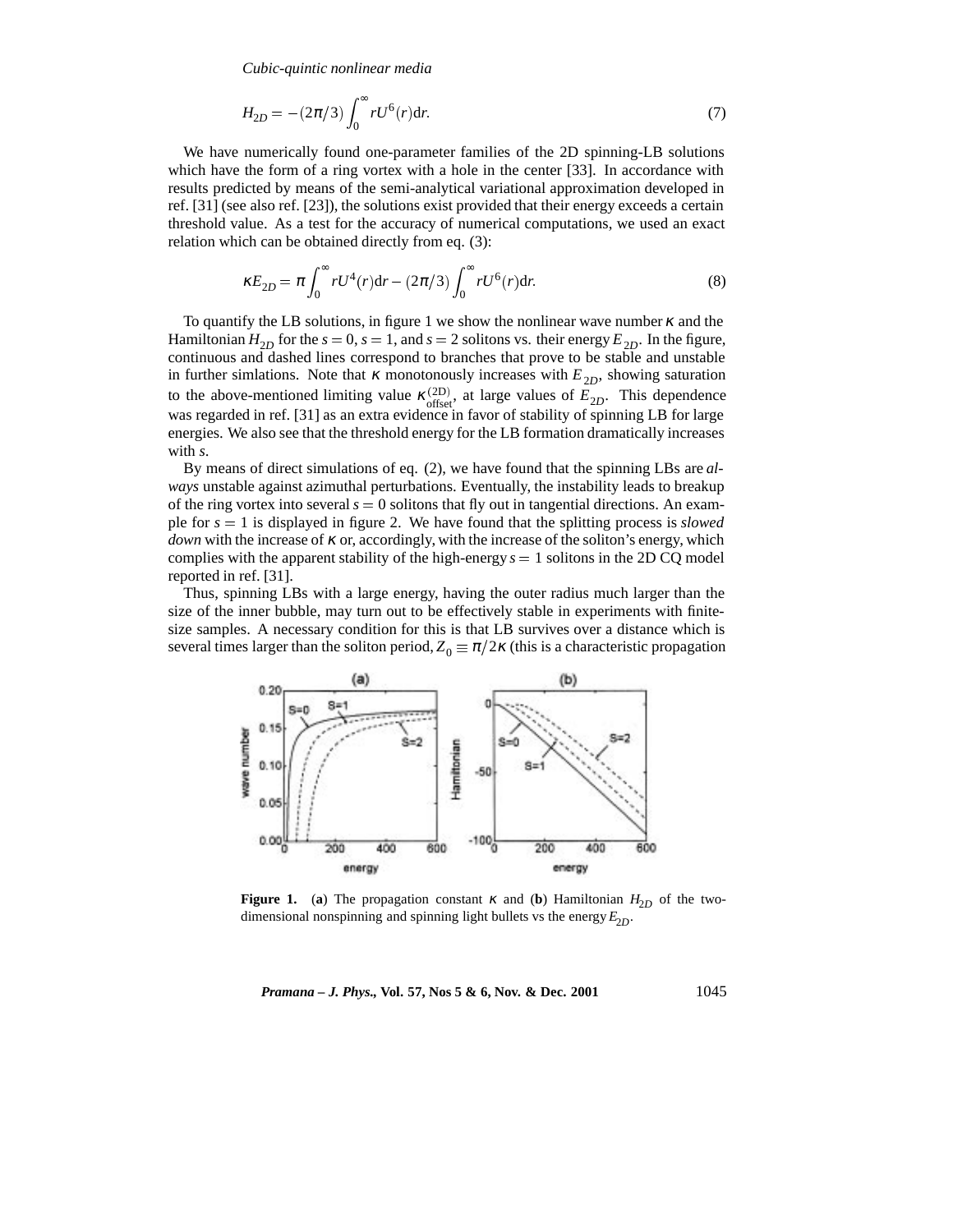

**Figure 2.** Gray-scale contour plots illustrating the evolution of an unstable twodimensional spinning light bullet with  $s = 1$  and  $\kappa = 0.05$ : (a)  $Z = 0$ , (b)  $Z = 310$ , and (**c**)  $Z = 330$ .

length necessary for the formation of the soliton). To estimate whether the propagation distance over which LB survives is large as compared to  $Z_0$ , we notice that, in the case  $s = 1$  and  $\kappa = 0.05$  (figure 2), numerical data show that the splitting actually commences at  $Z_{\text{split}} \simeq 300$ , while the corresponding soliton's period is  $Z_0 \approx 30$ . Thus, this vortex ring propagates stably over  $\simeq 10$  soliton periods. For a larger value of the propagation constant,  $\kappa = 0.14$ , hence larger soliton energy, we find  $Z_{\text{split}} \simeq 600$  while  $Z_0 \approx 10$ , so that the LB may be regarded as a *virtually stable* object. We always observed a trend to the stabilization of the spinning LBs with the increase of their energy (i.e., increase of  $\kappa$ ). Note that, on the contrary to the situation with the CQ model, the instability of the spinning solitons in the 2D [25] and 3D [27]  $\chi$ <sup>(2)</sup> models, as well as in the 2D saturable one [25], is very strong, so they cannot exist stably in those models even within one soliton's period.

We have also performed simulations for  $s = 2$ . A general conclusion is that, with the increase of *s*, the number *N* of the fragments produced by the eventual breakup of the spinning solitons increases, roughly, as  $N = 2s$ . Nevertheless, at a fixed value of the spin different numbers of fragments are possible. For instance, *N* decreases from 4 to 3 with the increase of  $\kappa$  at  $s = 2$ . This may be construed too as a manifestation of the general trend to stabilize the spinning LB with the increase of its energy. In connection with this, we notice that recently a similar effective stability over large propagation distances was found in simulations of 2D two-component (vector) solitons in a model with a saturable nonlinearity, in which one component carries vorticity [36].

The investigation of the linearized version of eq. (2) provides for the most revealing information for the understanding of the instability of the spinning LBs. The general scheme of this procedure is well known: one seeks for a perturbation eigenmode in the form

$$
\delta u = \exp(\gamma_n z + is\theta) \left[ \mathcal{U}_+(r) \exp(in\theta) + \mathcal{U}_-(r) \exp(-in\theta) \right],\tag{9}
$$

where *s* is the spin of the unperturbed solution, and  $n > 0$  is an arbitrary integer azimuthal index ('quantum number') of the perturbation; this choice of the perturbation provides for its closedness, i.e., no new angular harmonic will appear in the linearized equations. The instability growth rate  $\gamma_n$  is to be found as an eigenvalue of the linear boundary-value problem for the functions  $\mathscr{U}_+(r)$ :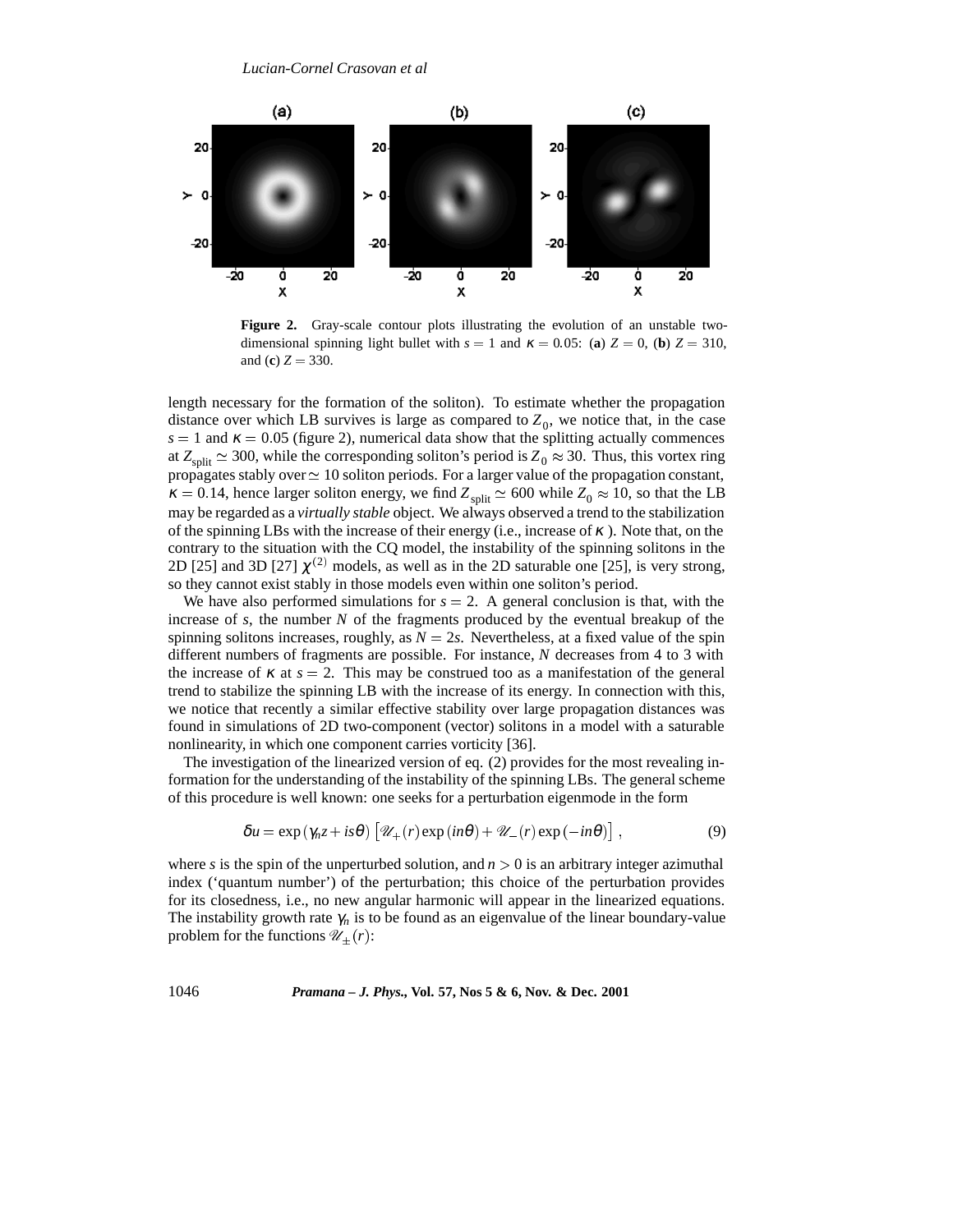$$
i\gamma_n \mathcal{U}_+ + \mathcal{U}_+^{"} + r^{-1} \mathcal{U}_+^{\prime} - (s+n)^2 r^{-2} \mathcal{U}_+ + (2-3U^2) U^2 \mathcal{U}_+ + (1-2U^2) U^2 \mathcal{U}_-^* = 0, i\gamma_n \mathcal{U}_- + \mathcal{U}_-^{"} + r^{-1} \mathcal{U}_-^{\prime} - (s-n)^2 r^{-2} \mathcal{U}_- + (2-3U^2) U^2 \mathcal{U}_- + (1-2U^2) U^2 \mathcal{U}_+^* = 0,
$$
\n(10)

where the asterisk stands for the complex conjugation,  $U(r)$  is the unperturbed real solution, and the boundary conditions are that the functions  $\mathcal{U}_{+}(r)$  must decay exponentially at  $r \to \infty$ , and must vanish, respectively, as  $r^{s+n}$  and  $r^{|s-n|}$  at  $r \to 0$ .

For the numerical solution of eqs (10) we used a known procedure which is described, e.g., in refs [25,37], and [38]. Skipping further technical details, in figure 3 we show the results for the one-parameter families of the spinning solitons presented in figure 1. In accordance with the direct simulations of eq. (2), the azimuthal number *n* of the perturbation eigenmode that exhibits the largest growth rate was found to depend on the value of the spin, being  $n = 2$  for  $s = 1$ , and either  $n = 3$  or  $n = 4$  for  $s = 2$ . Thus, for example, if the perturbation with the azimuthal number  $n = 4$  has the largest growth rate, we may expect that the axial symmetry of the spinning soliton is broken by the perturbation and reduced to the four-fold symmetry, at least at early stages of the propagation.

Summarizing many numerical results, we have concluded that the number *N* of the emerging fragments, observed in direct numerical simulations of eq. (2), in most cases coincides with the index *n* of the largest growth rate  $\gamma_n$ , i.e., the fastest growing instability mode determines the splitting mode. Nevertheless, we have also seen that, in some cases, *N* is different from the prediction of the linear stability analysis. For example, at  $s = 2$  and  $\kappa = 0.13$ , we have seen the splitting of the spinning soliton into *four* fragments, while the largest growth rate was found at  $n = 3$  for the same values of the parameters, see figure 3b. However, as it is seen from figure 3, there is a narrow (*stability window*) for extremely broad spinning solitons.



Figure 3. The growth rate of perturbation eigenmodes with different azimuthal 'quantum numbers' *n* vs the soliton's propagation constant  $\kappa$ : (a)  $s = 1$ ; (b)  $s = 2$ . The labels near the curves indicate the value of *n*.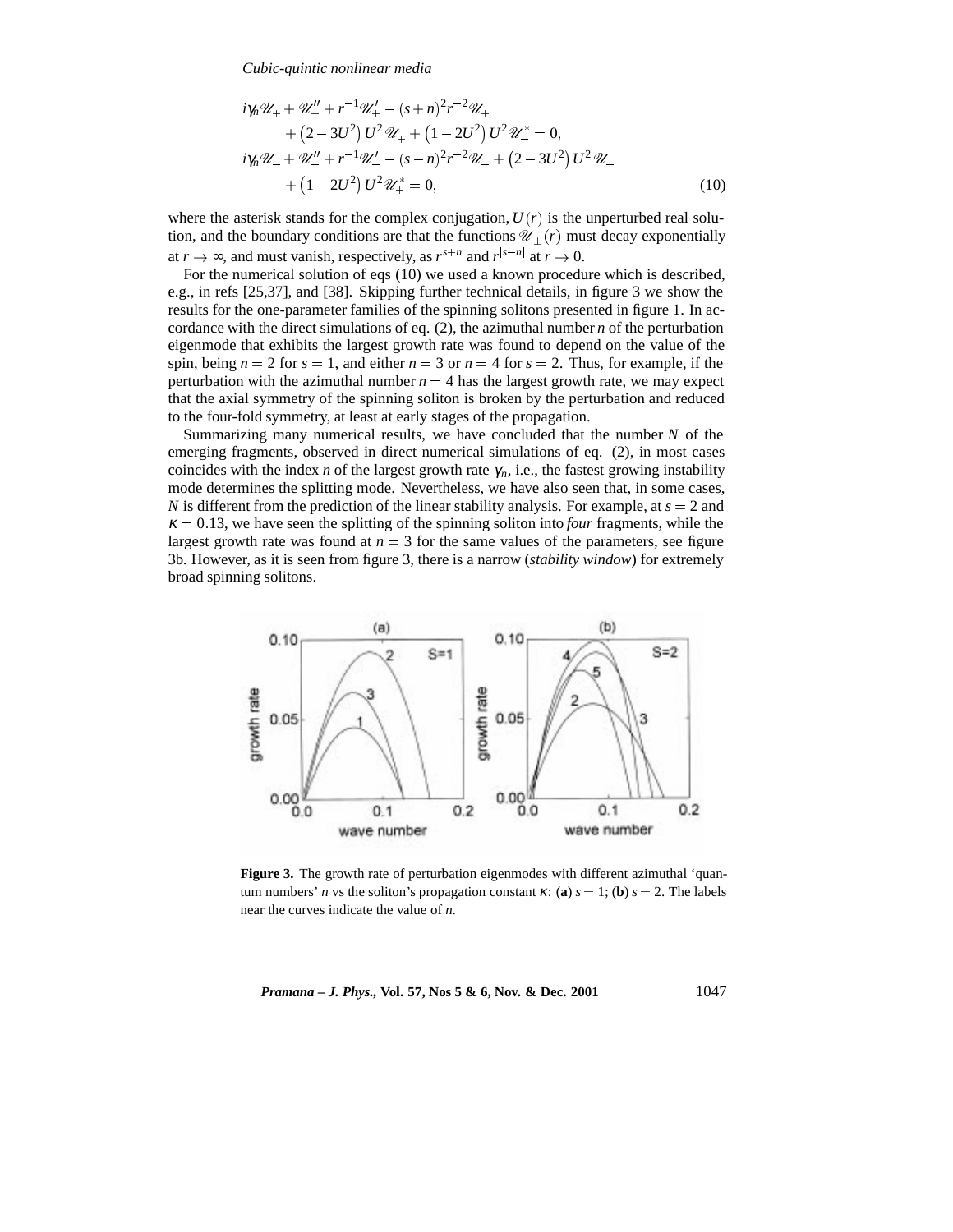# B. *Three-dimensional case*

In the 3D case, the underlying equation is obtained from eq. (1), replacing the transverse diffraction operator  $\partial^2/\partial x^2$  by the Laplacian  $\nabla^2_{\perp}$  acting on the transverse coordinates *x* and *y*. Accordingly, the normalized equation similar to eq. (2) takes, after the same rescalings as those which led to eq. (2), the form

$$
iu_Z + u_{XX} + u_{YY} + u_{TT} + |u|^2 u - |u|^4 u = 0,
$$
\n(11)

where the new coordinate *y* is rescaled the same way as *x*.

We look for stationary solutions to eq. (11) of the form  $u = U(r,T) \exp(is\theta) \exp(i\kappa Z)$ , where *r* and  $\theta$  are the polar coordinates in the transverse plane,  $\kappa$  is a propagation constant, and the integer*s* is the 'spin'. The amplitude*U* can be taken real, and it obeys the equation (cf. eq. (3) in the 2D case)

$$
U_{rr} + \frac{1}{r}U_{rr} - \frac{s^2}{r^2}U + U_{TT} - \kappa U + U^3 - U^5 = 0,
$$
\n(12)

<sup>κ</sup> parametrizing the family of stationary solutions.

Equation (11) conserves energy, which in the 3D case is (cf. eq. (4))

$$
E_{3D} = \int_{-\infty}^{\infty} \int_{-\infty}^{\infty} \int_{-\infty}^{\infty} |u(X, Y, T)|^2 dX dY dT,
$$
\n(13)

The Hamiltonian and angular momentum in the transverse plane, which remain dynamical invariants in the 3D case, are given by expressions (cf. eqs (5) and (6))

$$
H_{3D} = \int_{-\infty}^{\infty} \int_{-\infty}^{\infty} \int_{-\infty}^{\infty} \left[ |u_X|^2 + |u_Y|^2 + |u_T|^2 - (1/2)|u|^4 + (1/3)|u|^6 \right] dX dY dT,
$$
\n(14)

$$
L_{3D} = \int_{-\infty}^{\infty} \int_{-\infty}^{\infty} \int_{-\infty}^{\infty} (\partial \phi / \partial \theta) |u|^2 dX dY dT,
$$
 (15)

φ again being the phase of the complex field *u*.

One readily finds from eq. (12) that the values of  $L_{3D}$  and  $H_{3D}$  for the stationary spinning LBs are related to its energy as follows:  $L_{3D} = sE_{3D}$ , and (cf. eq. (7))

$$
H_{3D} = \kappa E_{3D} - \frac{2}{3} \int_{-\infty}^{\infty} \int_{0}^{\infty} 2\pi r U^{6}(r, T) dr dT.
$$
 (16)

We have numerically found one-parameter families of the 3D spinning solitons which have the form of a doughnut with a hole in the center [32]. In accordance with the results predicted by means of the semi-analytical variational approximation developed in ref. [23], the solutions exist provided that their energy exceeds a certain threshold value. As an additional test of the accuracy of numerical computations, we have used a relation which can be obtained directly from eq. (12), cf. eq. (8):

$$
\kappa E_{3D} = (1/4) \int_{-\infty}^{\infty} \int_{0}^{\infty} 2\pi r U^{4} dr dT.
$$
 (17)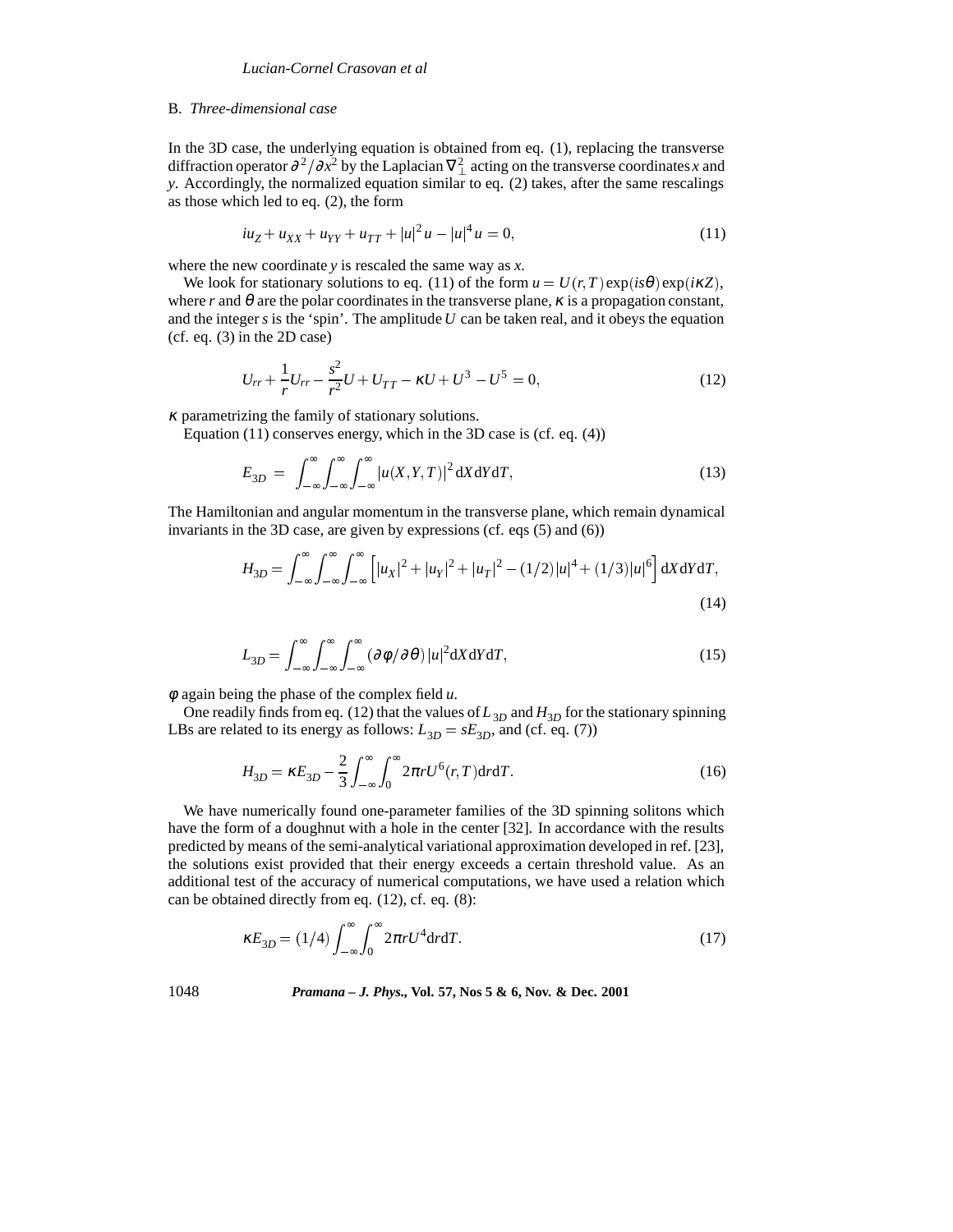In order to quantify the 3D LB solutions, similar to the 2D case (see figure 1), we show in figure 4 the propagation constant  $\kappa$  and the Hamiltonian  $H_{3D}$  of the zero-spin ( $s = 0$ ) and spinning LBs, with  $s = 1$  and  $s = 2$ , vs. their energy  $E_{3D}$ . It is evident that, in accordance with ref. [23], the threshold energy strongly increases with the value of the spin. In figure 4, full and dashed lines correspond, respectively, to stable and unstable branches, as per direct numerical results for the stability presented below. In particular, it will be seen that only the  $s = 0$  solitons may be fully stable. The  $s = 0$  branch of the solutions in figure 4 is divided into stable and unstable portions on the basis of the known Vakhitov-Kolokolov criterion [39].

As concerning the radial profile of the 3D solitons, it was found that with the increase of κ, the amplitude of the solitons attains a maximum at  $\kappa_{\text{max}} \simeq 0.113$  for  $s = 0$ , and at  $\kappa_{\text{max}} \simeq 0.138$  for  $s = 1$  and  $s = 2$ . For  $\kappa > \kappa_{\text{max}}$ , the soliton's amplitude decreases and its shape becomes flatter. It is relevant to mention that the semianalytical approximation of ref. [23] yields very close results for the characteristics of the stationary solutions. For instance, it predicted that, for  $s = 1$ , the threshold energy was  $E_{\text{thr}} = 750$ , and this value was attained at  $\kappa = 0.033$ , cf. figure 4a.

Figures 5 through 7 show some representative gray-scale contour plots of the intensity  $|u(X, Y, T = 0)|^2$ . They display the most important result: by direct numerical simulations of eq. (11), we have found that the spinning LBs are *always* unstable against azimuthal



**Figure 4.** The propagation constant  $\kappa$  (a) and Hamiltonian  $H_{3D}$  (b) of the threedimensional spinning light bullet vs. its energy  $E_{3D}$ .



**Figure 5.** Gray-scale contour plots illustrating the instability of the three-dimensional spinning light bullet with  $s = 1$  and  $\kappa = 0.01$ : (**a**)  $Z = 0$ , (**b**)  $Z = 520$ , and (**c**)  $Z = 600$ .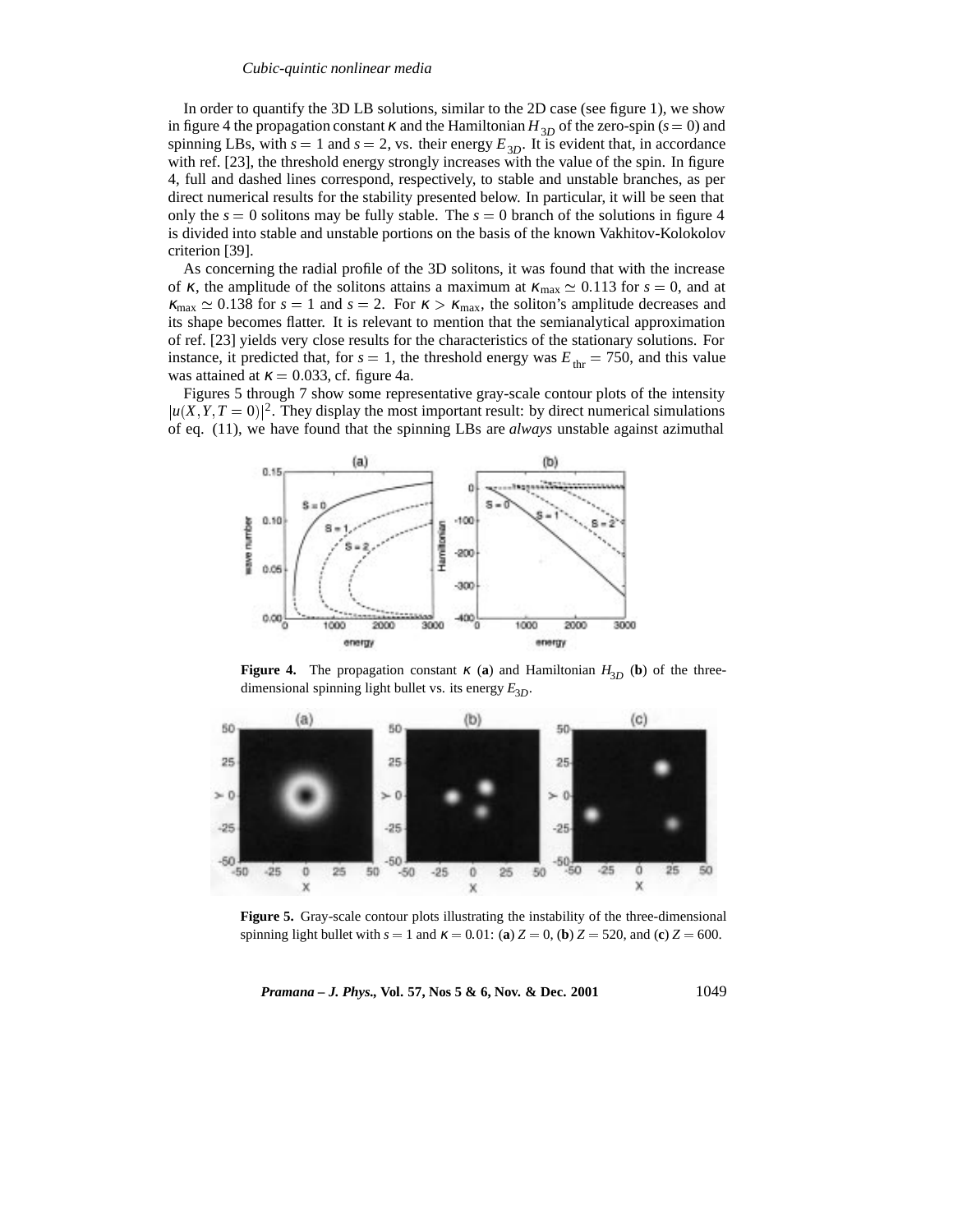

**Figure 6.** The pre-splitting evolution of a three-dimensional spinning light bullet with  $s = 1$  and  $\kappa = 0.01$ .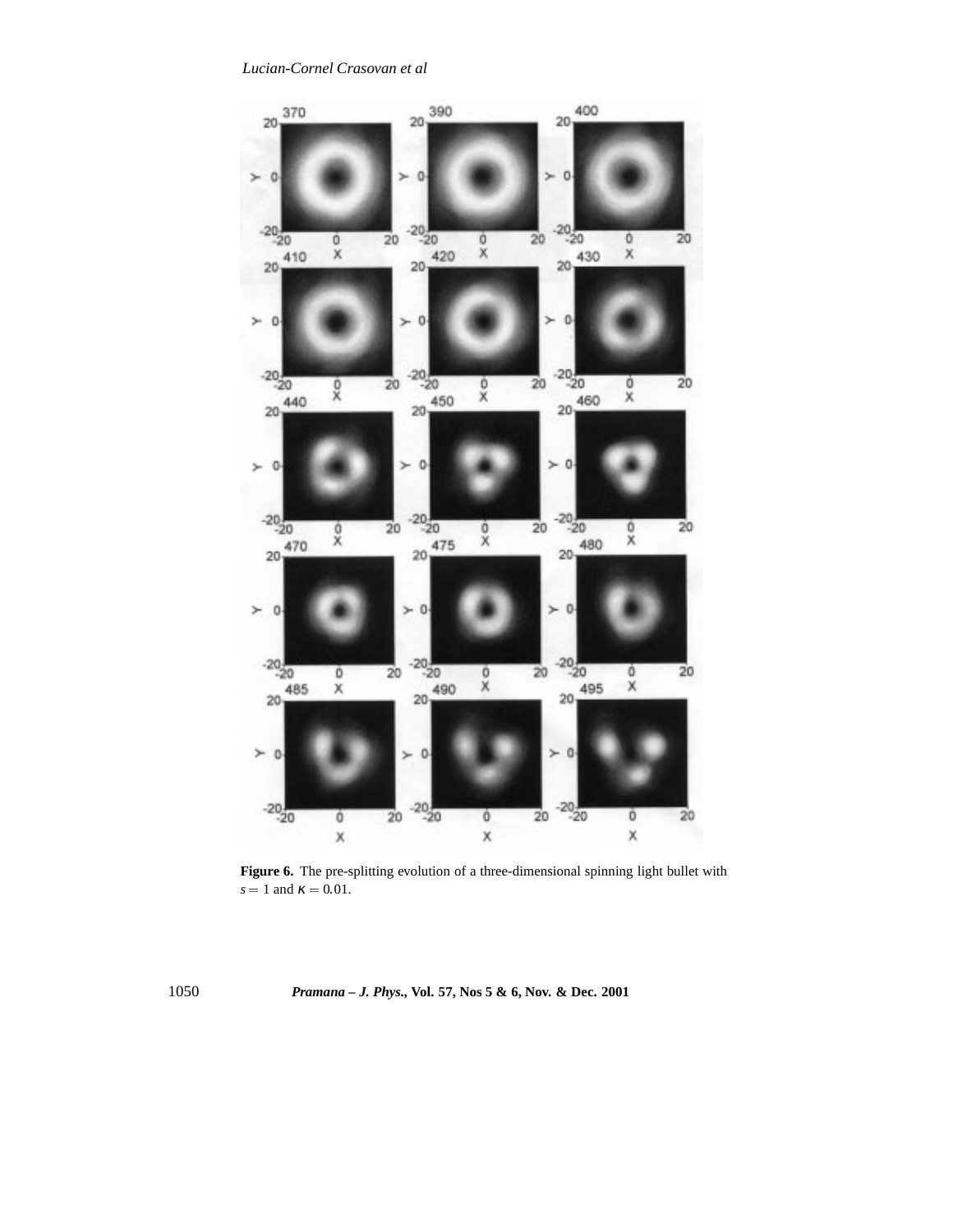

**Figure 7.** Grey-scale contour plots illustrating the instability of the three-dimensional light bullets with spin  $s = 2$  and  $\kappa = 0.08$ : (a)  $Z = 0$ , (b)  $Z = 230$ , and (c)  $Z = 260$ .

perturbations. As well as in the 2D case, the instability eventually leads to a breakup of the doughnuts into several moving zero-spin solitons.

It is noteworthy that the instability mode seemingly dominating the splitting of the spinning soliton in the case shown in figure 6 may be interpreted as the one related to a spontaneous shift of the soliton's central 'bubble' (note that the corresponding unperturbed LB is not very broad). In this case, the pre-splitting evolution of the soliton is quite nontrivial: at a moderately long initial stage of the evolution,  $Z < 430$  (the soliton period of the unperturbed LB is  $Z_0 = 160$  in this case), it demonstrates no instability, next it develops a three-fold perturbation breaking the azimuthal symmetry, which, however, disappears, causing an appreciable shrinkage of the soliton at  $Z = 475$ , and finally a perturbation that may indeed be interpreted as a shift of the central bubble sets in, quickly cleaving the soliton into *three* moving nonspinning fragments.

The stability of spinning solitons against this bubble-shift mode was recently studied analytically in ref. [33]. It has been demonstrated that the 2D and 3D spinning solitons are unstable against this mode in the cases  $s = 1$  and  $s = 2$ . Of course, the absence of the instability of LBs with  $s > 3$  against this particular perturbation mode does not mean that they are stable, as other modes (dipole or multipole ones, as opposed to the *monopole* bubble-shift mode considered in ref. [33]) may also give rise to instability. Moreover, it may easily happen that the higher-order modes generate a stronger instability, which may explain the fact that the development of the instability through the spontaneous shift of the central bubble is not seen in other examples displayed above, viz., figures 2, 5, and 7 for the 2D and 3D spinning LBs, respectively.

Getting back to the description of general features of the spinning-soliton splitting induced by the azimuthal instability, we note that the three fragments emerging in the case of a smaller initial energy of the spinning LB (smaller <sup>κ</sup>) have *unequal energies* and, accordingly, unequal intensities at their central points (see figure 5). We have also found that, with the increase of the initial energy, the number of the fragments decreases from three to two. In the latter case, the two fragments have exactly equal energies.

For LBs with  $s = 2$ , we have found that a typical outcome is their splitting into four fragments with *equal energies* (see figure 7). Thus, we conclude that, as well as in the 2D case, the initial internal angular momentum of the spinning LB is converted into the orbital momentum of the emerging fragments, which fly out tangentially to the circular crest of the doughnut soliton. Running much more simulations, we have found that the number of the fragments is, roughly, twice the original spin *s*.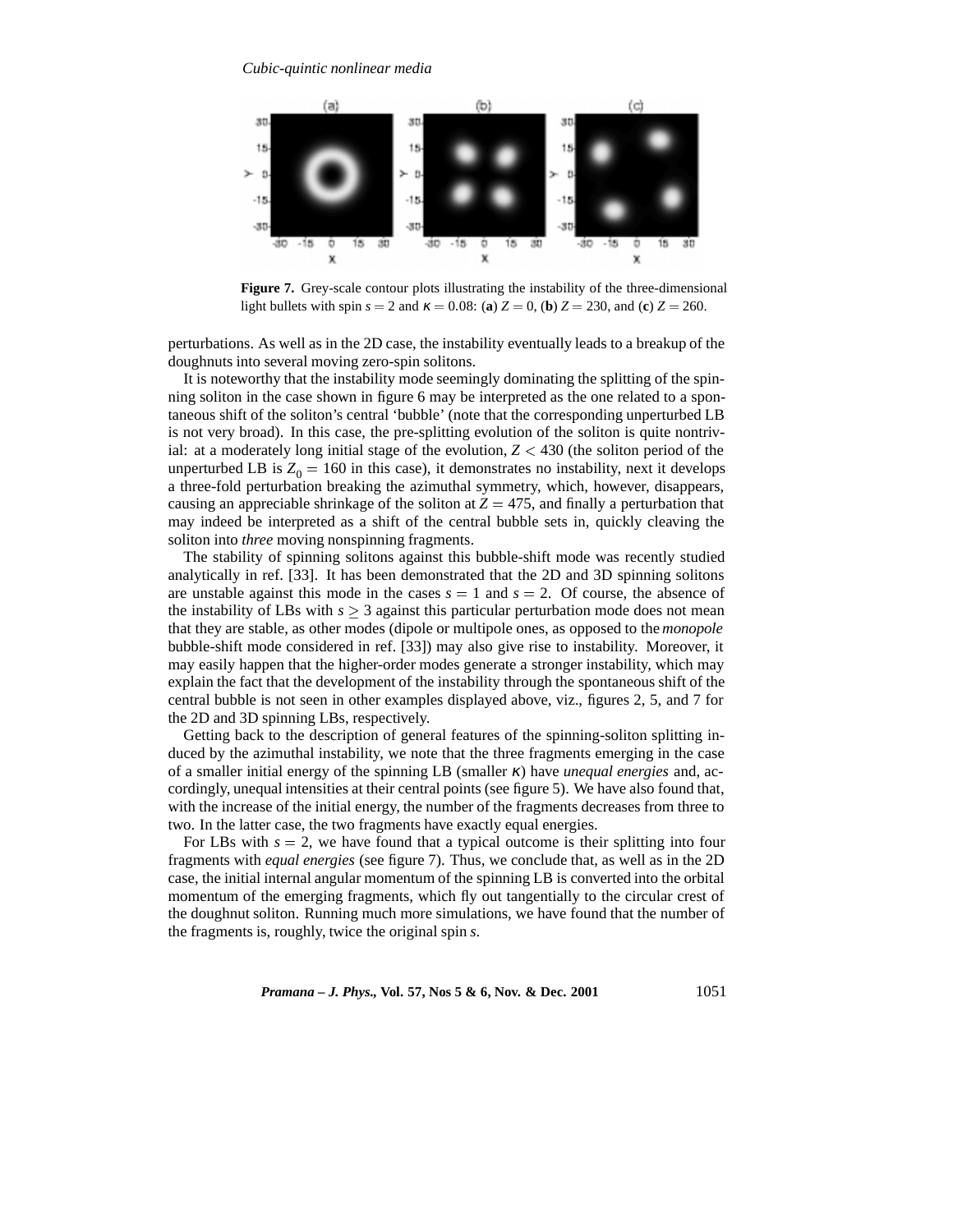Despite the instability of the spinning LBs, they may have a chance to be observed in a finite-size bulk sample if the instability is developing slowly enough, so that the LB may survive over the propagation distance several times larger that the corresponding soliton period  $Z_0$  (as well as in the 2D case,  $Z_0 \equiv \pi/2\kappa$ ). To compare  $Z_0$  and the propagation distance over which the LB survives, we notice that, in the case  $s = 1$  and  $\kappa = 0.01$ , which corresponds to the case displayed in figure 5, numerical data show that the splitting actually commences at  $Z_{split} \simeq 400$ , while the corresponding soliton's period is  $Z_0 \approx 160$ . Thus, the obtained ratio  $Z_{\text{split}}/Z_0 \approx 2.5$  is at the border of the range in which the LB can be a physically meaningful object.

However, in the case  $s = 1$  and  $\kappa = 0.08$ , we find  $Z_{split} \simeq 550$ , while  $Z_0 \approx 20$ , so that in this case LB may be regarded as a *virtually stable* object. Generally, we observed a clear trend to the stabilization of the spinning LBs with the increase of their energy (i.e., increase of  $\kappa$ ), the same as what was concluded above for 2D spinning solitons.

The instability turns out to be much stronger for  $s = 2$ : in the case  $\kappa = 0.01$ , we find  $Z_{\text{split}} \simeq 130$ , and for  $\kappa = 0.08$ , the result is  $Z_{\text{split}} \simeq 180$ . Thus, it would be less feasible, but not impossible, to experimentally observe LBs with  $s = 2$ . Probably, there is no chance to observe those with  $s > 2$ .

### **3. Spinning solitons in dissipative cubic-quintic nonlinear media**

Complex Ginzburg-Landau equations constitute a class of universal models describing pattern formation in a great variety of nonlinear dissipative systems [40]. Among the patterns, localized pulses are especially interesting. While the theory of pulses in various 1D models of the GL type was well elaborated [40–43], much less is known about 2D localized patterns (2D pulses).

In order to make the pulses stable, it is first of all necessary to stabilize its zero background (trivial solution to the GL equation), which can be done within the framework of the CQ GL equation  $[7-12,41]$ , or a model linearly coupling a cubic GL equation to a linear dissipative one [10]. Although the CQ GL equation was originally introduced by Sergeev and Petviashvili [41] in a 2D form, exactly in order to generate 2D localized pulses in the form of 'spiral solitons', much more work has been done to investigate not 'solitons' of this type, but rather spiral waves extending to infinity [44,45]. In particular, the stability of delocalized spiral vortices in a model of a superflow, and interactions of vortices in a twocomponent GL system have been investigated in refs [46] and [47]. On the other hand, nonspiraling axisymmetric 2D patterns in the form of localized 'bubbles' were recently studied in other models, e.g., the complex Swift-Hohenberg equation [48].

An analysis of *spiral solitons* of the complex CQ GL equation, i.e., localized 2D objects with an internal vorticity, which, as well as the vortex-ring solitons in conservative models, are characterized by an integer-valued 'spin' *s*, was recentlty performed in ref. [49]. As well as in the conservative case, a crucially important issue is the soliton's stability at different values of *s*.

Note that, in the dissipationless limit, the GL equation goes over into an equation of the NLS type. Accordingly, a spiral soliton turns into a 2D spinning soliton of the type considered above. However, a principal difference is that that the GL equation may only have a few isolated solitary-pulse solutions (normally, two, if one of them is expected to be stable, the second pulse playing the role of an unstable *separatrix* [10]), while its NLS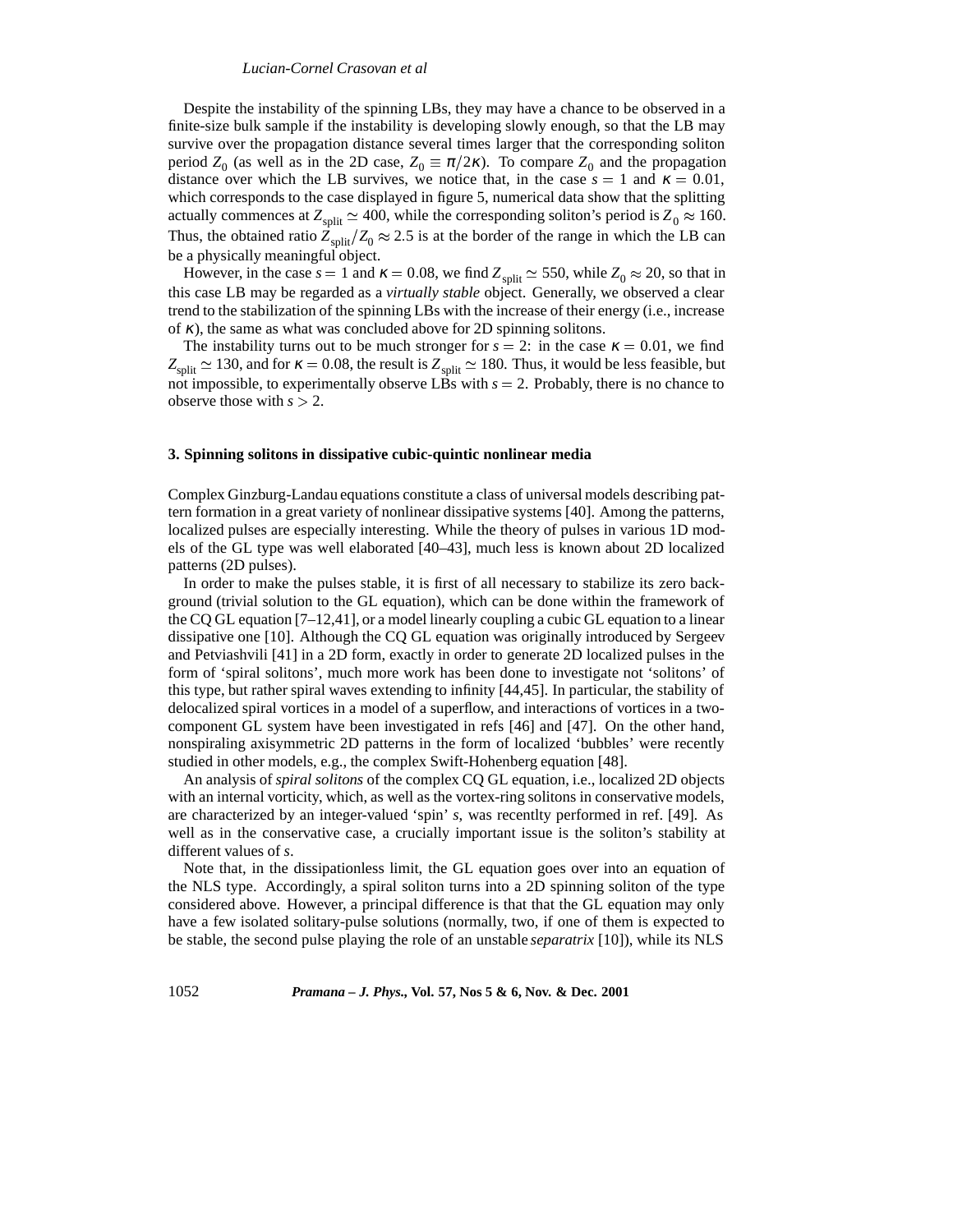counterpart, as it was demsonstrated above, has a continuous family of soliton solutions which may be parametrized by their energy. In the case when all the dissipative parameters of the GL model are small, i.e., it may be considered as a perturbation of its NLS counterpart, isolated pulses that survive as solutions to the GL equation are selected from the continuous family of the NLS solitons by a condition of balance between gain and losses [10].

One may expect that, on the contrary to the conservative NLS equation, in the GL model the vortex ring may be *stable*. Indeed, in the limit when the external size of the ring diverges, the vortex ring turns into a usual delocalized rotating spiral wave [45]. It is known that, generally, the latter wave in dissipative systems has a finite (nonzero)*stability margin* against the spontaneous off-center shift of its inner bubble. On the other hand, in the same limit, the vortex ring in the NLS equation turns into a usual delocalized 'optical vortex' (2D dark soliton) [50], which is, obviously, only *neutrally stable* against the spontaneous shift of the inner bubble. Therefore, the interaction of the inner bubble with the outer rim of the large-size but finite NLS soliton may destabilize the whole ring, turning the neutral shift mode into an unstable one, which, as it was explained above, is indeed the case in the CQ NLS equation [33]; however, the above-mentioned stability margin of the inner bubble against the shift inside the GL spiral wave may help to stabilize a *finite-size* spiral soliton too in the GL equation. Our simulations will show that it is indeed relatively easy to find a spiral soliton which is fairly stable against all the perturbations, including azimuthal ones which are fatal for the NLS vortex ring.

We consider the  $(2+1)$ -dimensional CQ complex GL equation in a general form,

$$
iA_z + i\delta \cdot A + (1/2 - i\beta)(A_{xx} + A_{yy}) + (1 - i\varepsilon)|A|^2 A - (v - i\mu)|A|^4 A = 0.
$$
\n(18)

The equation is written in the 'optical' notation, assuming evolution along the propagation coordinate *z* of a beam with the 2D cross section in the plane  $(x, y)$ . In fact, bulk (3D) optical media is the most appropriate system for experimental generation of vortex rings, see, e.g., ref. [26]. In that case,  $A(x, y; z)$  is the local amplitude of the electromagnetic wave, the diffraction and cubic-self-focusing coefficients are normalized to be 1,  $\varepsilon$  is the cubic gain,  $\delta$  and  $\mu$  are the linear and quintic loss parameters (as a matter of fact, the latter one accounts for the nonlinear gain saturation in optical media), and  $v$  is the quintic self-defocusing coefficient. Lastly,  $\beta$  is an effective diffusion coefficient (in optical media, diffusion takes place if light creates free charge carriers, which may take place, e.g., in semiconductor waveguides).

The spiral solitons are axisymmetric solutions to eq. (18) of the form  $A(x, y; z) =$  $U(z, r)$  exp(*is* $\theta$ ), where *r* and  $\theta$  are polar coordinates in the (*x*, *y*) plane, and *s* is the abovementioned integer 'spin' (topological charge of the vortex). The complex amplitude  $U(z, r)$ obeys an equation

$$
iU_z + i\delta \cdot U + (1/2 - i\beta)(U_{rr} + r^{-1}U_r - s^2r^{-2}U) + (1 - i\varepsilon)|U|^2U
$$
  
-(v - i\mu)|U|^4U = 0, (19)

which is supplemented by boundary conditions stating that  $U \sim r^s$  at  $r \to 0$ , and  $U(r)$ decays exponentially at  $r \rightarrow \infty$ . Note that the localized solution can be interpreted as a *spiral soliton* because the function  $U(r)$  is complex,  $U(r) \equiv |U(r)| \exp(i\Phi(r))$ , hence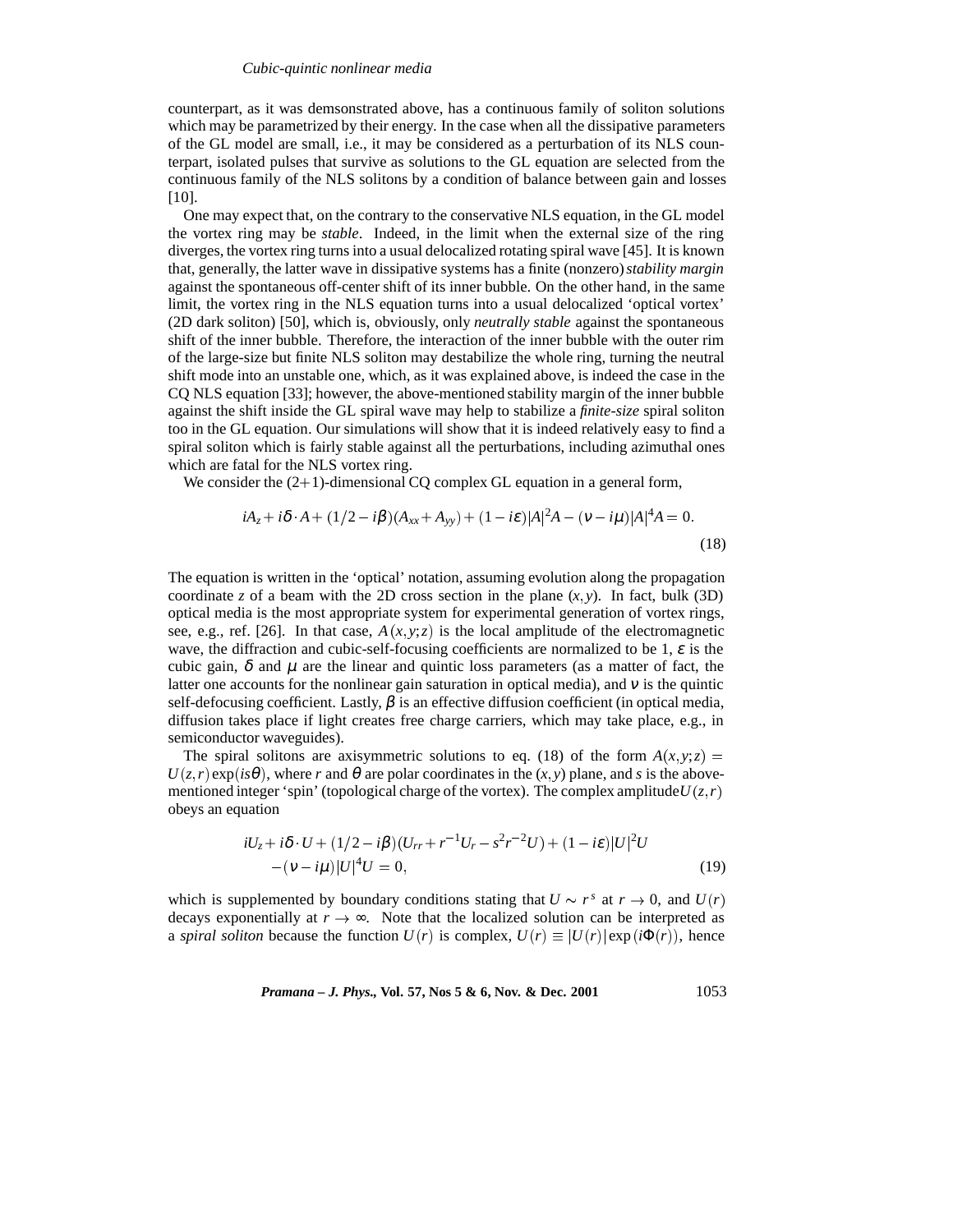equal-phase curves  $s\theta + \Phi(r)$  = const are spirals, rather than straight lines  $s\theta$  = const, as in the case of the CQ NLS equation, where  $U(r)$  is real [31,23].

The first purpose is to find stationary localized solutions to eq. (19) which must be stable within the framework of this equation, i.e., they must be *attractors*, similarly to stable solitons in various forms of the 1D GL equation [8–12]. As the stability of the spiral solitons against the most dangerous azimuthal perturbations is not comprised by eq. (19), it will be considered below separately.

In order to find the solutions, we have performed numerical simulations of eq. (19) at many different values of parameters and using various initial configurations  $U(r; z = 0)$ . Typical examples of the formation of spiral solitons with spin  $s = 1$  and  $s = 2$  are shown in figure 8. In particular, in the case  $s = 2$ , this resembles the formation of a 'composite pulse', which was found to be stable in the 1D GL model studied in ref. [12]. However, a direct analog of the 'composite pulse' in the present (2+1)D model has never been found. The spinning solitons, as well as the nonspinning ones, are found to be strong attractors, as they can be generated from a large variety of inputs. Another important finding is that stable solitons with different values of the vorticity considered here,  $s = 0, 1, 2$ , *coexist* in a large domain of the parameter space, see details below (we will also display a smaller region of the parameter space, in which stable solitons with  $s = 1$  and  $s = 2$  coexist, while zero-spin solitons were not found). In other words, each soliton is a strong attractor inside its own class of pulses, distinguished by the value of the spin, which plays the role of a *topological invariant*.

An important characteristic of solitons is their *integral power* (which is sometimes also called 'energy', or 'intensity'). It is defined in the usual way, as  $I = 2\pi \int_0^{+\infty} |U(r)|^2 r dr$ . The power has been found to take very different values for the coexisting solitons with different values of the spin. This is illustrated by figure 9a, where the power is shown as a function of the nonlinear quintic loss parameter  $\mu$ .

To proceed from the typical examples displayed above to the presentation of systematic results, in figure 9b we display the existence domains for both spinning and nonspinning solitons in the parameter plane  $(\epsilon, \mu)$ . In the black region, there exist both spinning and nonspinning stable solitons, whereas in the lower white strip *only spinning* solitons have been found to form. In the gray region, solitons do not form at all. Lastly, in the upper white region, initial pulses have been found to expand indefinitely, generating an advancing front similar to a 1D structure investigated in detail in ref. [12].



**Figure 8.** Formation of two-dimensional spinning solitons from the Gaussian initial field configurations: (**a**)  $s = 1$  and (**b**)  $s = 2$ . The parameters are:  $\beta = 0.5$ ,  $\delta = 0.5$ ,  $v = 0.1$ ,  $\mu = 1$  and  $\varepsilon = 2.5$ . The initial field distributions are: (a)  $U(r; z = 0) =$  $0.2 \, r \exp[-(r/7)^2]$ , and (**b**)  $U(r; z = 0) = 0.02 \, r^2 \exp[-(r/12)^2]$ .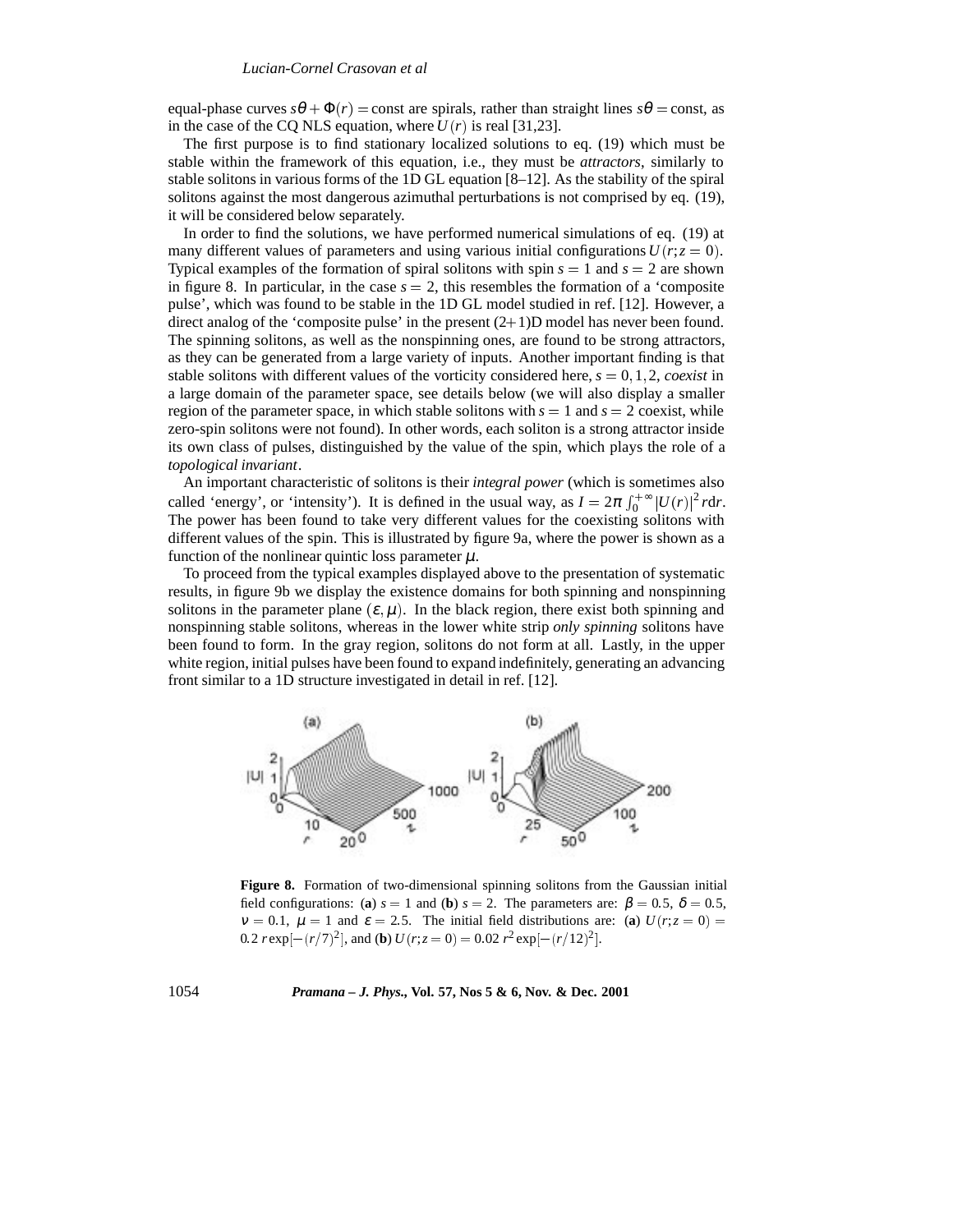

**Figure 9.** (a) The integral power *I* versus quintic loss  $\mu$  for a fixed cubic gain  $\varepsilon = 2$ . The other parameters are  $\beta = 0.5$ ,  $\delta = 0.5$  and  $v = 0.1$ . The circles, squares, and triangles correspond to, respectively, nonspinning solitons, spinning solitons with  $s = 1$ , and spinning solitons with  $s = 2$ . (**b**) The existence domain in the parameter plane  $(\varepsilon, \mu)$ for both spinning and nonspinning stable solitons. The other parameters are  $\beta = 0.5$ ,  $\delta = 0.5$  and  $v = 0.1$ .

In other regions of the parameter space we have found apparently stable nonspinning and spinning pulsating solutions (*breathers*), which demonstrate persistent quasiperiodic internal vibrations, similar to those found in the 1D version of CQ GL equation [11,12]. These robust pulsating solitons are a characteristic feature of dissipative physical systems and they do not have anything in common with the superposition of zero-velocity solitons of the NLS equation which produces pulsating solutions. We mention also that the nonspiraling  $(s = 0)$  and spiraling  $(s = 1, 2)$  breathers coexist with each other at the same values of the parameters, whereas the stationary (nonvibrating) solitons do *not* exist at these parameter values.

As it was explained above, the comparison with the spinning solitons in the CQ NLS model strongly suggests that the overall stability of the solitons is determined by azimuthal perturbations breaking the axial symmetry of the solutions. Recall that the above equation (19) cannot include azimuthal perturbations. Therefore, in order to test this kind of the stability, we have simulated the full equation (18) directly in the Cartesian coordinates. Doing this, we have found that both nonspinning and spiral solitons found above from eq. (19) are remarkably *stable* against azimuthal perturbations, in accordance with the qualitative arguments presented before.

Although large-scale simulations of the full underlying equation are quite sufficient to predict observation of stable solitons in experiments, this does not provide for a mathematically complete evidence of the solitons' stability. As well as in the case of the solitons in conservative media, a direct way to prove the true stability is to consider the eigenvalue problem produced by the linearization of the evolution equation around the corresponding stationary solutions. We have performed this analysis too, aiming to compute the largest growth rates (eigenvalues) of the azimuthal perturbation eigenmodes for different values of the perturbation index *n*, which is defined in the same way as in eq. (9) for the case of the spinning solitons in conservative media. In *all the cases* when the direct simulations produced apparently stable stationary solitons, we have found that the largest growth rate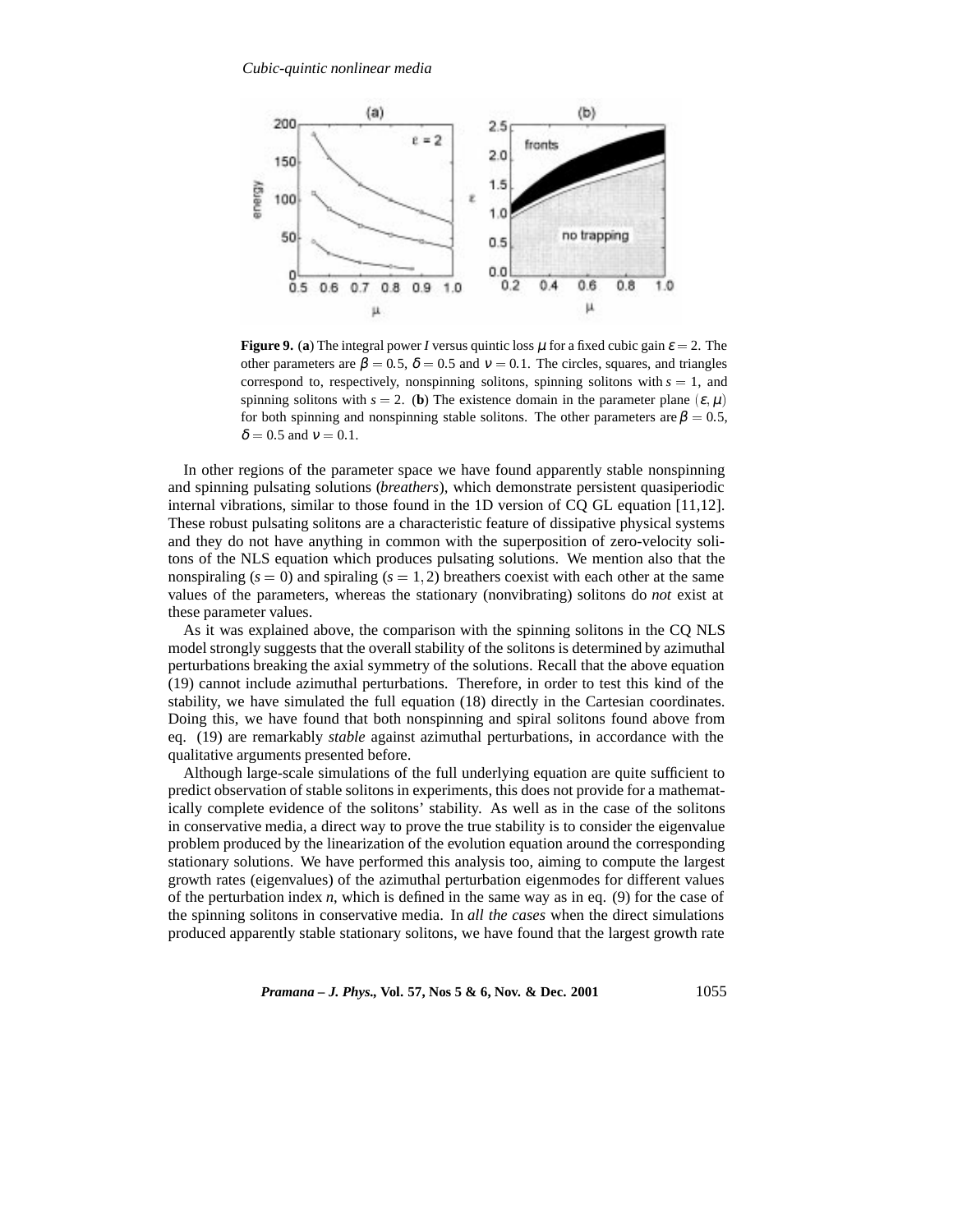of the perturbation eigenmodes has a *negative* real part, thus corroborating the stability of the corresponding stationary solitons.

In order to assess the range in the space of the initial configurations for which the stable solitons are attractors, we have additionally performed a large number of direct simulations with initial pulses in the form of Gaussians with intrinsic vorticity. Simulations of this kind are necessary because, in a real experiment, input pulses normally have the Gaussian shape (the vorticity can easily be lent to a pulse by passing it through a phase mask [26]). In all the cases in which the existence of stable spiral solitons was known, the initial Gaussians rapidly developed into them, keeping the initial value of the spin. To illustrate this, in figures 10a and 10b we display gray-scale plots representing the amplitude and phase of the initial Gaussian beam, which was taken as

$$
A(x, y; z = 0) = 1.6 \exp[-(x^2 + y^2)/25] \exp(i\theta),
$$

whereas in figures 10c and 10d the amplitude and phase of the established doughnut-shaped soliton are shown at  $z = 150$ .

Lastly, we note that the phase plot corresponding to the established soliton displayed in figure 10d clearly shows a spiral structure, justifying the application of the term 'spiral solitons' to the 2D solitary-wave patterns considered in this work.



**Figure 10.** Gray-scale plots of the input Gaussian field with the vorticity  $s = 1$ : (a) amplitude and (**b**) phase. The output field at  $z = 150$ : (**c**) amplitude and (**d**) phase. The parameters are  $\beta = 0.5$ ,  $\delta = 0.5$ ,  $v = 0.1$ ,  $\mu = 1$  and  $\varepsilon = 2.5$ .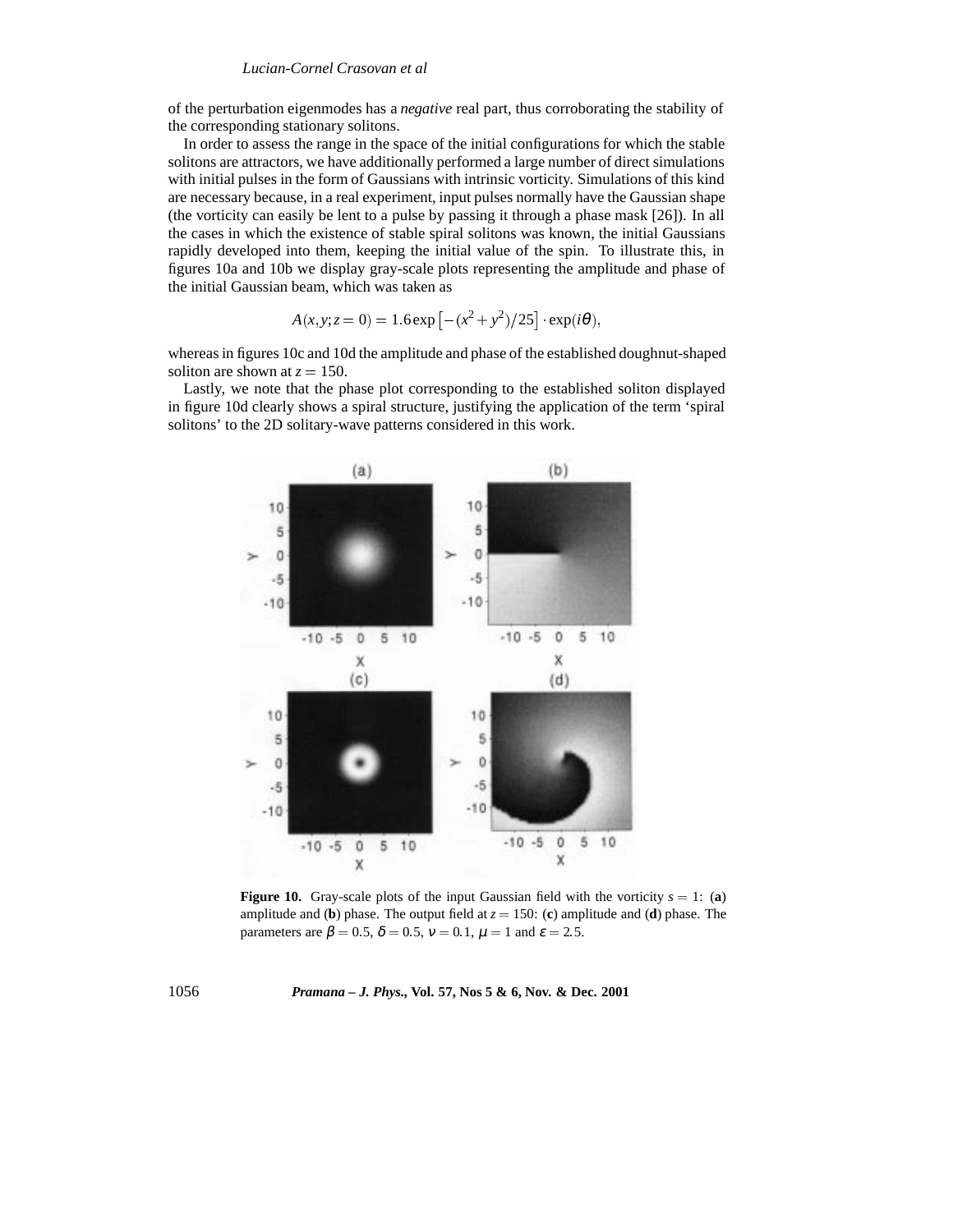A challenging problem is the interaction between spiral solitons with equal or different vorticities (interactions between spirals extending to infinity have been already studied in detail by means of analytical and numerical methods [45]). If the solitons are far separated, and their vorticities are equal or opposite, the interaction can be described analytically in terms of an effective potential, using a technique elaborated in ref. [51]. However, in the most interesting case when the solitons are essentially overlapped and, hence, they interact strongly, heavy direct simulations are necessary.

### **4. Conclusions**

In this paper, we have presented a survey of recent results concerning the existence and stability of nonspining and, chiefly, spinning solitons in both nonlinear Schrödinger and Ginzburg-Landau (i.e., conservative and dissipative) complex equations combining cubic and quintic nonlinearities. In the former case, both two- and three-dimensional solitons have been considered. In the latter case, the (two-dimensional) spinning soliton actually has a form of a localized spiral wave.

The main qualitative inference is that the spinning solitons of relatively low energy in the conservative model are always subject to an instability breaking their axial symmetry and leading to splitting of the soliton into several fragments flying out in tangential directions, each one being a (perfectly stable) zero-spin soliton. Contrary to this, the spiral solitons in the two-dimensional cubic-quintic Ginzburg-Landau equation may be fully stable, and they may coexist at different values of the spin. Moreover, the two-dimensional cubicquintic Ginzburg-Landau equation also gives rise to stable nonspinning and spiral pulsating solitons (breathers), which coexist with each other, but do not coexist with the nonvibrating solitons.

#### **Acknowledgments**

We appreciate valuable discussions with N N Akhmediev, A V Buryak, F Lederer, D Neshev, L M Pismen, and J M Soto-Crespo.

# **References**

- [1] A C Newell, *Solitons in mathematics and physics* (Society for Industrial and Applied Mathematics, Philadelphia, 1985)
- [2] N N Akhmediev and A Ankiewicz, *Solitons: Nonlinear Pulses and Beams* (Chapman and Hall, London, 1997)
- [3] H A Haus, J G Fujimoto and E P Ippen, *J. Opt. Soc. Am.* **B8**, 2068 (1991) P K Jakobsen, J V Moloney, A C Newell and R Indik, *Phys. Rev.* **A45**, 8129 (1992) J D Moores, *Opt. Commun.* **96**, 65 (1993)
- [4] L M Hocking and K Stewartson, *Proc. R. Soc. London* **A326**, 289 (1972) P Kolodner, *Phys. Rev.* **A44**, 6466 (1991)
- [5] P A Bélanger, L Gagnon, and C Paré, *Opt. Lett.* **14**, 043 (1989) G P Agrawal, *Phys. Rev.* **A44**, 7493 (1991) B A Malomed, M Gölles, I M Uzunov and F Lederer, *Phys. Scr.* 55, 73 (1997)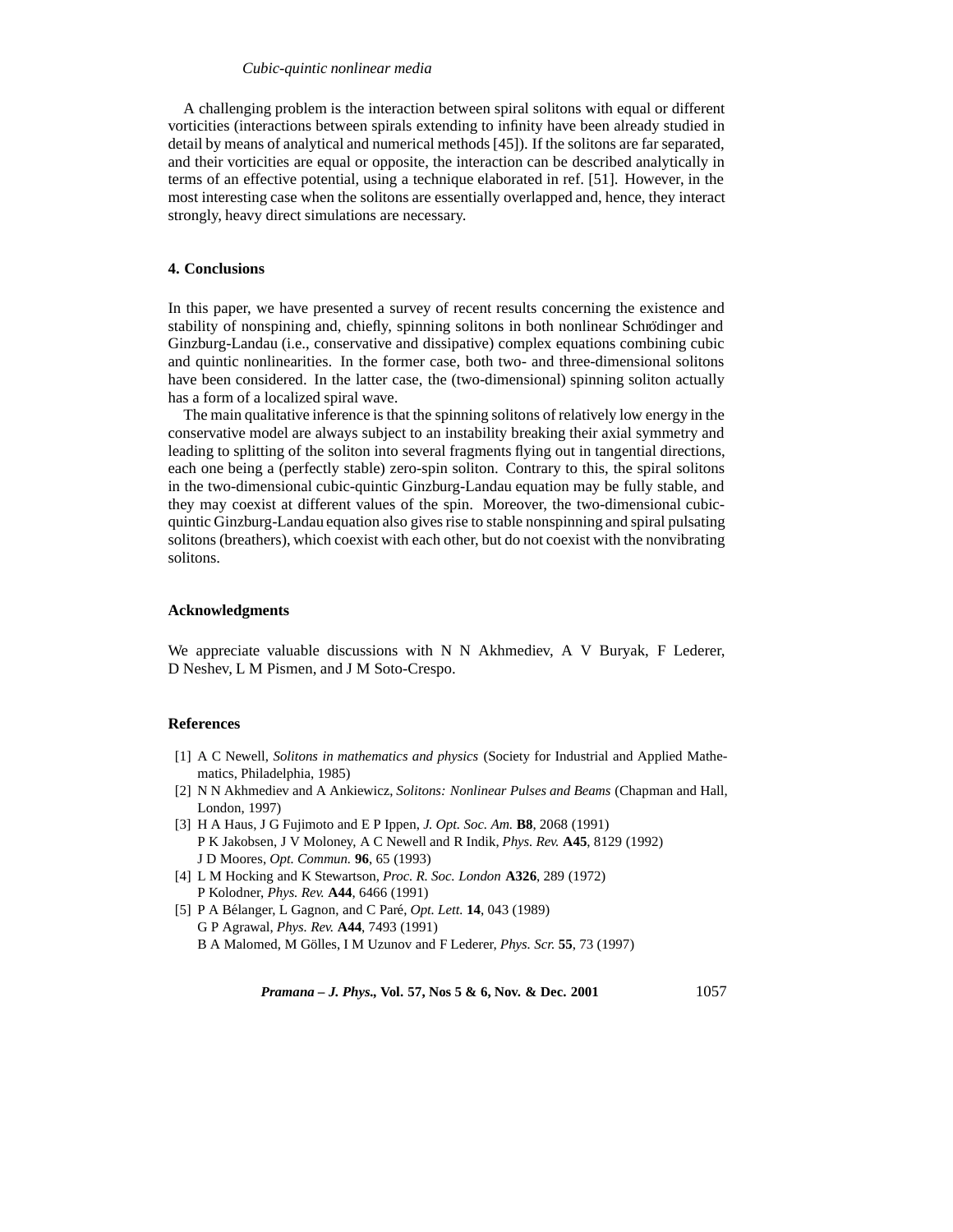- B A Malomed, A G Vladimirov, G V Khodova and N N Rosanov, *Phys. Lett.* **A274**, 111 (2000)
- [6] N R Pereira and L Stenflo, *Phys. Fluids* **20**, 1733 (1977) K Nozaki and N Bekki, *J Phys. Soc. Jpn.* **53**, 1581 (1984) R Conte and M Musette, *Physica* **D69**, 1 (1993)
	- D Anderson, F Cattani and M Lisak, *Phys. Scr.* **T82**, 32 (1999)
- [7] B A Malomed, *Physica* **D29**, 155 (1987) (see Appendix in this paper) O Thual and S Fauve, *J. Phys. (Paris)* **49**, 1829 (1988) S Fauve and O Thual, *Phys. Rev. Lett.* **64**, 282 (1990)
- [8] W van Saarloos and P Hohenberg, *Phys. Rev. Lett.* **64**, 749 (1990) V Hakim, P Jakobsen and Y Pomeau, *Europhys. Lett.* **11**, 19 (1990) B A Malomed and A A Nepomnyashchy, *Phys. Rev.* **A42**, 6009 (1990)
- [9] N Akhmediev and V V Afanasjev, *Phys. Rev. Lett.* **75**, 2320 (1995)
- [10] B A Malomed and H G Winful, *Phys. Rev.* **E53**, 5365 (1996) J Atai and B A Malomed, *Phys. Rev.* **E54**, 4371 (1996); *Phys. Lett.* **A246**, 412 (1998)
- [11] H R Brand and R J Deissler, *Phys. Rev. Lett.* **63**, 2801 (1989) R J Deissler and H R Brand, *Phys. Rev. Lett.* **72**, 478 (1994); **74**, 4847 (1995); **81**, 3856 (1998) H Sakaguchi and B A Malomed, *Physica* **D147**, 273 (2000)
- [12] V V Afanasjev, N Akhmediev and J M Soto-Crespo, *Phys. Rev.* **E53**, 1931 (1996) J M Soto-Crespo, N Akhmediev and A Ankiewicz, *Phys. Rev. Lett.* **85**, 2937 (2000)
- [13] Y Silberberg, *Opt. Lett.* **15**, 1282 (1990)
- [14] J T Manassah, P L Baldeck and R R Alfano, *Opt. Lett.* **13**, 1090 (1988)
- [15] A B Blagoeva, S G Dinev, A A Dreischuh and A Naidenov, *IEEE J. Quantum Electron.* **QE-27**, 2060 (1991)
- [16] L Berg´e, *Phys. Rep.* **303**, 260 (1998) L Berg´e, V K Mezentsev, J J Rasmussen and J Wyller, *Phys. Rev.* **A52**, R52 (1995) L Berg´e, O Bang, J J Rasmussen and V K Mezentsev, *Phys. Rev.* **E55**, 3555 (1997)
- [17] R H Enns, D E Edmundson, S S Rangnekar and A E Kaplan, *Opt. Quantum Electron.* **24**, S1295 (1992)
	- D E Edmundson and R H Enns, *Phys. Rev.* **A51**, 2491 (1995)
- [18] R McLeod, K Wagner and S Blair, *Phys. Rev.* **A52**, 3254 (1995)
- [19] A A Kanashov and A M Rubenchik, *Physica* **D4**, 122 (1981)
- [20] K Hayata and M Koshiba, *Phys. Rev. Lett.* **71**, 3275 (1993) B A Malomed, P Drummond, H He, A Berntson, D Anderson and M Lisak, *Phys. Rev.* **E56**, 4725 (1997) D V Skryabin and W J Firth, *Opt. Commun.* **148**, 79 (1998) D Mihalache, D Mazilu, B A Malomed and L Torner, *Opt. Commun.* **152**, 365 (1998); **169**, 341 (1999) D Mihalache, D Mazilu, J Dörring and L Torner, *Opt. Commun.* **159**, 129 (1999)
- [21] D Mihalache, D Mazilu, L-C Crasovan, L Torner, B A Malomed, and F Lederer, *Phys. Rev.* **E62**, 7340 (2000) (1 November issue)
- [22] M Quiroga-Teixeiro, A Berntson and H Michinel, *J. Opt. Soc. Am.* **B16**, 1697 (1999)
- [23] A Desyatnikov, A Maimistov and B Malomed, *Phys. Rev.* **E61**, 3107 (2000)
- [24] X Liu, L J Qian and F W Wise, *Phys. Rev. Lett.* **82**, 4631 (1999) X Liu, K Beckwitt and F W Wise, *Phys. Rev.* **E61**, R4722 (2000); **62**, 1328 (2000) [25] L Torner and D V Petrov, *Electron. Lett.* **33**, 608 (1997)
- D V Petrov and L Torner, *Opt. Quantum Electron* **29**, 1037 (1997) W J Firth and D V Skryabin, *Phys. Rev. Lett.* **79**, 2450 (1997) D V Skryabin and W J Firth, *Phys. Rev.* **E58**, 3916 (1998)
- [26] D V Petrov, L Torner, J Martorell, R Vilaseca, J P Torres and C Cojocaru, *Opt. Lett.* **23**, 1444 (1998)